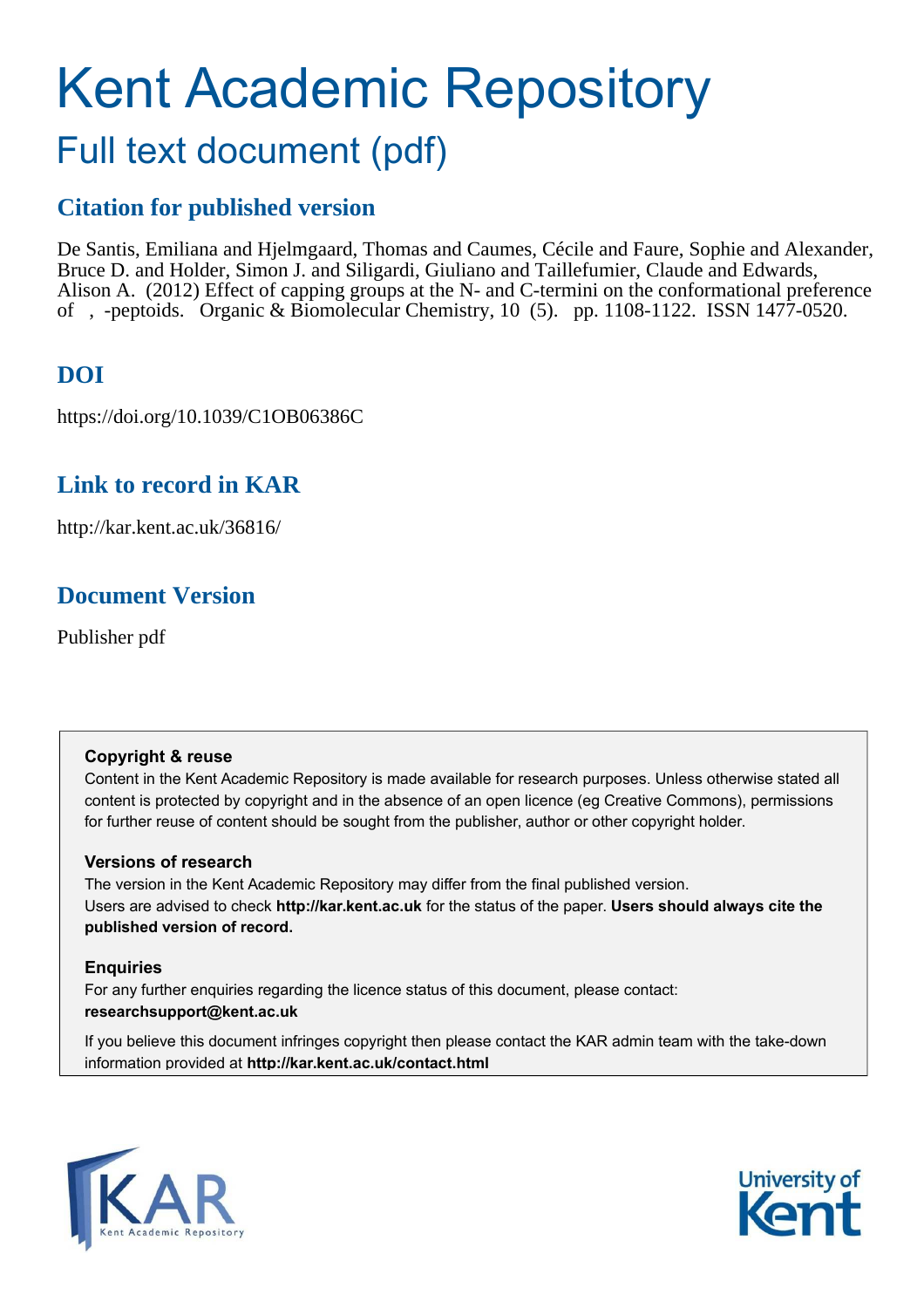# Organic & Biomolecular **Chemistry**

Cite this: Org. Biomol. Chem., 2012, **10**, 1108

# **Effect of capping groups at the** *N***- and** *C***-termini on the conformational preference of a,b-peptoids†‡**

**Emiliana De Santis,***<sup>a</sup>* **Thomas Hjelmgaard,***<sup>b</sup>*,*<sup>c</sup>* **Cecile Caumes, ´** *<sup>b</sup>*,*<sup>c</sup>* **Sophie Faure,***<sup>b</sup>*,*<sup>c</sup>* **Bruce D. Alexander,***<sup>d</sup>* Simon J. Holder,<sup>*e*</sup> Giuliano Siligardi,<sup>*f*</sup> Claude Taillefumier\**b*,*c* and Alison A. Edwards\*<sup>*a*</sup>

*Received 13th August 2011, Accepted 27th October 2011* **DOI: 10.1039/c1ob06386c**

#### **Introduction**

Peptoids (*N*-substituted glycines, *i.e.* a-peptoids) are artificial oligoamides which are closely related structurally to  $\alpha$ -peptides with the side chains located on the amide nitrogen rather than the  $\alpha$ -carbon (Fig. 1).<sup>1</sup> A major advantage of  $\alpha$ -peptoids is their ease of synthesis, particularly by the so-called 'submonomer method'.**<sup>2</sup>** A further benefit is the vast potential for diversity as the side chains on the amide nitrogens are introduced by primary amines. Therefore  $\alpha$ -peptoids are particularly well suited for the construction of peptidomimetic libraries in the context of drug discovery**<sup>3</sup>** as they have been shown to be resistant to proteolytic enzymes.**<sup>4</sup>**

Peptoids occupy a unique position as peptidomimetic foldamers since their backbones are deprived of free NH amides and thus have decreased capacity to form intramolecular H-bonding interactions. Although unnatural, a peptoid residue is structurally related to a proline as the coupling of residues gives tertiary amide bonds which can populate *cis* and *trans* conformations. These features confer greater flexibility to oligopeptoids but interestingly they maintain the propensity to form ordered secondary structures.  $\alpha$ -Peptoids containing aromatic or aliphatic  $\alpha$ -chiral side chains can fold into stable helical structures.**<sup>5</sup>** For example, homo-peptoids with (*S*)-1-cyclohexylethyl or (*S*)-1-naphthylethyl side chains (s1npe) were reported to adopt, both in the solid

*<sup>a</sup>Medway School of Pharmacy, Universities of Kent and Greenwich at Medway, Central Avenue, Chatham Maritime, Kent, United Kingdom, ME4 4TB. E-mail: a.a.edwards@kent.ac.uk; Fax: +44 (0)1634 883927; Tel: +44 (0)1634 202947*

- *<sup>c</sup>CNRS, UMR 6504, Laboratoire SEESIB, F-63177, AUBIERE cedex, France. E-mail: claude.taillefumier@univ-bpclermont.fr; Fax: +33 (0)4 73 40 77 17; Tel: +33 (0)4 73 40 54 27*
- *<sup>d</sup>School of Science, University of Greenwich, Central Avenue, Chatham Maritime, Kent, United Kingdom, ME4 4TB*
- *<sup>e</sup>School of Physical Sciences, University of Kent, Canterbury, United Kingdom, CN2 7NZ*
- *fDiamond Light Source Ltd., Diamond House, Harwell Science and Innovation Campus, Didcot, Oxfordshire, United Kingdom, OX11 0DE*
- † This article is part of an *Organic & Biomolecular Chemistry* web theme issue on Foldamer Chemistry.
- ‡ Electronic supplementary information (ESI) available: Further CD data and details of IR and molecular modelling. RP-HPLC data of all compounds and NMR spectra of products. See DOI: 10.1039/c1ob06386c



Fig. 1 Peptidomimetic architectures from  $\alpha$ - and  $\beta$ -peptide/peptoid monomers.

and solution state, a polyproline type I helix (PPI) featuring only *cis* amide bonds,**<sup>6</sup>** whilst a polyproline type II helix (PPII) was characteristic of  $N$ -aryl containing  $\alpha$ -peptoids as shown by molecular modelling.**<sup>7</sup>** A threaded loop conformation was also reported for an  $\alpha$ -peptoid nonamer due to H-bonding at the  $N$ -terminus.<sup>8</sup> By contrast to  $\alpha$ -peptoids, there are few literature reports of their b-peptoid homologues (oligomers of *N*-substituted  $\beta$ -alanines) (Fig. 1) and no specific secondary structures have been reported. However they have been shown to be able to adopt ordered conformations by circular dichroism (CD).**<sup>9</sup>** Furthermore, the conformational properties of their backbone could be more important for folding than the possibility of H-bonding as hypothesized by Hofmann from computation, who showed that b-peptoids could form helices which resemble that of their parent b-peptides.**<sup>10</sup>**

Early peptidomimetic foldamers focused on the construction of homogeneous backbones and this has now progressed to heterogeneous backbones formed by the combination of at least two different types of building blocks in a defined sequence pattern.**<sup>11</sup>** This has increased diversity thus allowing greater control of the spatial positioning of side chain pharmacophores when developing peptidomimetic foldamers. Heterogeneous  $\alpha$ ,  $\beta$ -peptides, with different combinations of  $\alpha$ - and  $\beta$ -peptide residues, have been the most extensively studied of this class and have led to the design of foldamers able to form quaternary bundle assemblies.**<sup>12</sup>**  $\alpha$ -Peptide/ $\beta$ -peptoid chimeras with folding propensities that exhibit antimicrobial properties have also been developed.**<sup>13</sup>** Novel

*<sup>b</sup>Clermont Universite, Universit ´ e Blaise Pascal, Laboratoire SEESIB, BP ´ 10448, F-63000, Clermont-Ferrand*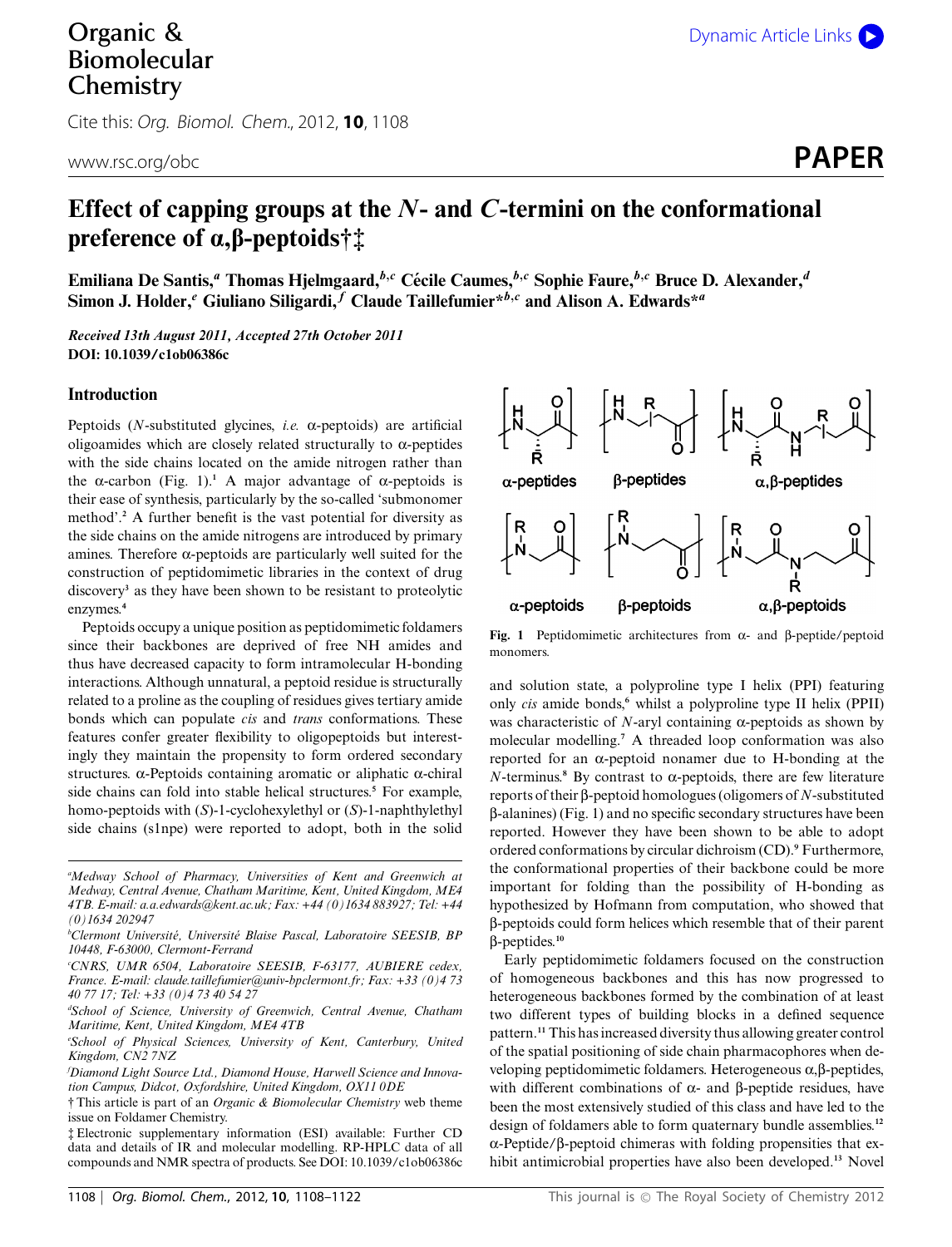linear and cyclic heterogeneous peptoid backbones composed of alternating  $\alpha$ - and  $\beta$ -peptoid residues were first reported by us in 2009**<sup>14</sup>** and also a convenient protocol for gram-scale solutionphase synthesis of  $\alpha$ ,  $\beta$ -peptoids.<sup>15</sup> Evidence of the conformational stability of cyclic octamers with this backbone, has been recently reported on the basis of CD and NMR studies together with the first X-ray structure for the  $\alpha$ ,  $\beta$ -peptoid backbone.<sup>16</sup>

To date suitable crystals of linear  $\alpha$ ,  $\beta$ -peptoids have not been obtained for X-ray structure determination and their solution-phase studies by NMR are limited due to amide *cis*/*trans* isomerism. This leads to increased conformational heterogeneity in solution. Furthermore, the absence of amide protons limits investigation by infrared spectroscopy. However, there are numerous reports of solution-phase study of peptoids using CD spectroscopy to explore their conformational preference.**5,6,8,9,16,17a**

Despite this, there is only one reported study in which the CD spectra are associated with conformationally homogeneous a-peptoids in solution.**6b** There are no characterised reference spectra for  $\beta$ - and  $\alpha, \beta$ -peptoid backbones in contrast to those available for  $\alpha$ -peptides and proteins. Therefore interpretation of peptoid CD spectra has to be undertaken with due caution and a combination of independent techniques should be used whenever possible to aid interpretation of spectral features and assign CD spectra to well defined structures. CD alone can give information about the presence of secondary structure by studying the effect of chain length on spectral features. If a chain length dependence is observed then this typically indicates the presence of a secondary structure which may arise from long range interactions. However, the lack of chain length dependence does not exclude the possibility of conformational order arising from short range interactions. The system can be perturbed in different ways to increase information about its conformational behaviour and the presence of ordered structures. For instance, CD experiments at different temperatures will give information about the stability and order of the system. Solvent studies allow evaluation of the nature of the interactions which promote the folding, *e.g.* H-bonding. In addition to this, concentration studies can give an insight into the inter- or intramolecular nature of these. When undertaking CD investigation of peptoids, studies tend to focus on the conformational effect of differing side chains and/or backbone. Most research groups will maintain a consistent protecting group strategy for their peptoids but this can differ between different research groups. The presence, absence and/or type of protecting groups can have significant effects upon conformational preference. For example it has been reported that the threaded loop conformation of the  $\alpha$ -peptoid nonamer with (*S*)-1-phenylethyl side chains (spe), H-(*N*spe)<sub>9</sub>-NH<sub>2</sub>, was due to the protonated *N*-terminus being involved in H-bonds.**<sup>8</sup>** The  $\beta$ -peptoids by Olsen<sup>9b</sup> PhCH<sub>2</sub>CO-( $\beta$ -*N*rpe)<sub>5</sub>-NH<sub>2</sub> and Norgren<sup>9a</sup>  $H-(\beta-Nspe)_{5}-OH$ , for the same backbone and side chains, have remarkably different conformational preferences. Firstly, a collapse of secondary structure was observed depending upon the capping groups when in MeCN. A chain length dependence was also observed in MeOH for H-(β-*N*spe)<sub>n</sub>-NH<sub>2</sub> in contrast to  $H-(\beta-Nspe)_{n}$ -OH.<sup>9a,b</sup> The importance of capping groups for folding has been recently highlighted by Blackwell *et al.* who reported the conformational investigation of *N*s1npe a-peptoids in comparison to that of *N*spe  $\alpha$ -peptoids.<sup>6b</sup> Capping groups were carefully chosen to minimise their influence on the peptoid secondary structure, *e.g. via* H-bonding. Therefore the effect of protecting group strategy for peptoids is important to consider when investigating conformational preference. In the present paper we report a study aimed to investigate how capping groups at the *N*- and *C*-termini can influence the CD spectral features of  $\alpha$ ,  $\beta$ -peptoids and thus conformation. Our study is focused on  $N$ spe  $\alpha$ , $\beta$ -peptoids. The phenylethyl side chain has been reported to promote helical secondary structure for  $\alpha$ -peptoids, on the basis of a combination of NMR, molecular modelling and CD studies.**5c,d,17a** Therefore, this side chain was selected to facilitate interpretation of our results and comparison to CD data of  $\alpha$ and b-peptoid homologues.**<sup>9</sup>**

#### **Results and discussion**

#### **Solution a,b-peptoid synthesis**

A family of linear  $\alpha$ ,  $\beta$ -peptoids up to the decamer length was prepared, composed of (*S*)-*N*-(1-phenylethyl)glycine and (*S*)-*N*- (1-phenylethyl)-b-alanine residues in alternation (Table 1), using our recently developed methodology.**<sup>14</sup>** All the oligomers are composed of  $\alpha$ , $\beta$ -dimeric peptoid repeating units resulting from two coupled 'submonomer' synthetic protocols, one for a-peptoid monomer synthesis and another for  $\beta$ -peptoid monomer synthesis. Due to the significant effect of capping groups observed for  $\beta$ peptoid pentamers with same backbone and side chains,**<sup>9</sup>** we synthesised  $\alpha, \beta$ -peptoids with varied capping groups to investigate if this would also be significant in  $\alpha$ ,  $\beta$ -peptoids. Iteration of

**Table 1**  $\alpha$ ,  $\beta$ -peptoids with different capping groups at the *N*- and *C*termini studied for conformational preference

| Ph<br>$R^2$<br>$\mathsf{R}^1$<br>N<br>Ph |                            |                                              |                                                                                             |                                                                    |                                      |  |
|------------------------------------------|----------------------------|----------------------------------------------|---------------------------------------------------------------------------------------------|--------------------------------------------------------------------|--------------------------------------|--|
| Series                                   | Peptoids                   | R <sup>1</sup>                               | R <sup>2</sup>                                                                              | Chain length $(n)^a$                                               | Purity <sup>b</sup> $(\%)$           |  |
| a                                        | 1<br>$\frac{2}{3}$         | H<br>H<br>H                                  | OtBu<br>OtBu<br>OtBu                                                                        | $\mathbf{1}$<br>$\overline{\mathbf{c}}$<br>3                       | 98<br>94.8                           |  |
| b                                        | 4<br>5<br>6                | H<br>H<br>H                                  | NH <sub>2</sub><br>NH,<br>NH <sub>2</sub>                                                   | 1<br>$\overline{\mathbf{c}}$<br>$\overline{3}$                     | 99.9<br>99.2<br>96.8                 |  |
| $\mathbf c$                              | 7<br>8<br>9<br>17<br>18    | Boc<br>Boc<br>Boc<br>Boc<br>Boc              | OtBu<br>OtBu<br>OtBu<br>OtBu<br>OtBu                                                        | $\mathbf{1}$<br>$\frac{2}{3}$<br>4<br>5                            | 97.9<br>98.1<br>94.8<br>99.9<br>99.9 |  |
| d                                        | 10<br>11<br>12<br>19<br>20 | Boc<br>Boc<br>Boc<br>Boc<br>Boc              | NH <sub>2</sub><br>NH <sub>2</sub><br>NH <sub>2</sub><br>NH <sub>2</sub><br>NH <sub>2</sub> | 1<br>$\overline{\mathbf{c}}$<br>3<br>$\overline{\mathcal{L}}$<br>5 | 99.2<br>97.9<br>97.5<br>93.1<br>93.7 |  |
| e                                        | 13<br>14<br>15             | <b>TFA-H</b><br><b>TFA-H</b><br><b>TFA-H</b> | OH<br>OН<br>OH                                                                              | $\mathbf{1}$<br>$\overline{\mathbf{c}}$<br>$\overline{3}$          | 98.3<br>96.2<br>93.6                 |  |

 $a$  n = 1 dimer, n = 2 tetramer, n = 3 hexamer; n = 4 octamer; n = 5 decamer. *<sup>b</sup>* As estimated by analytical reversed-phase HPLC of purified products by flash chromatography or preparative HPLC (**17** and **18**) (see ESI).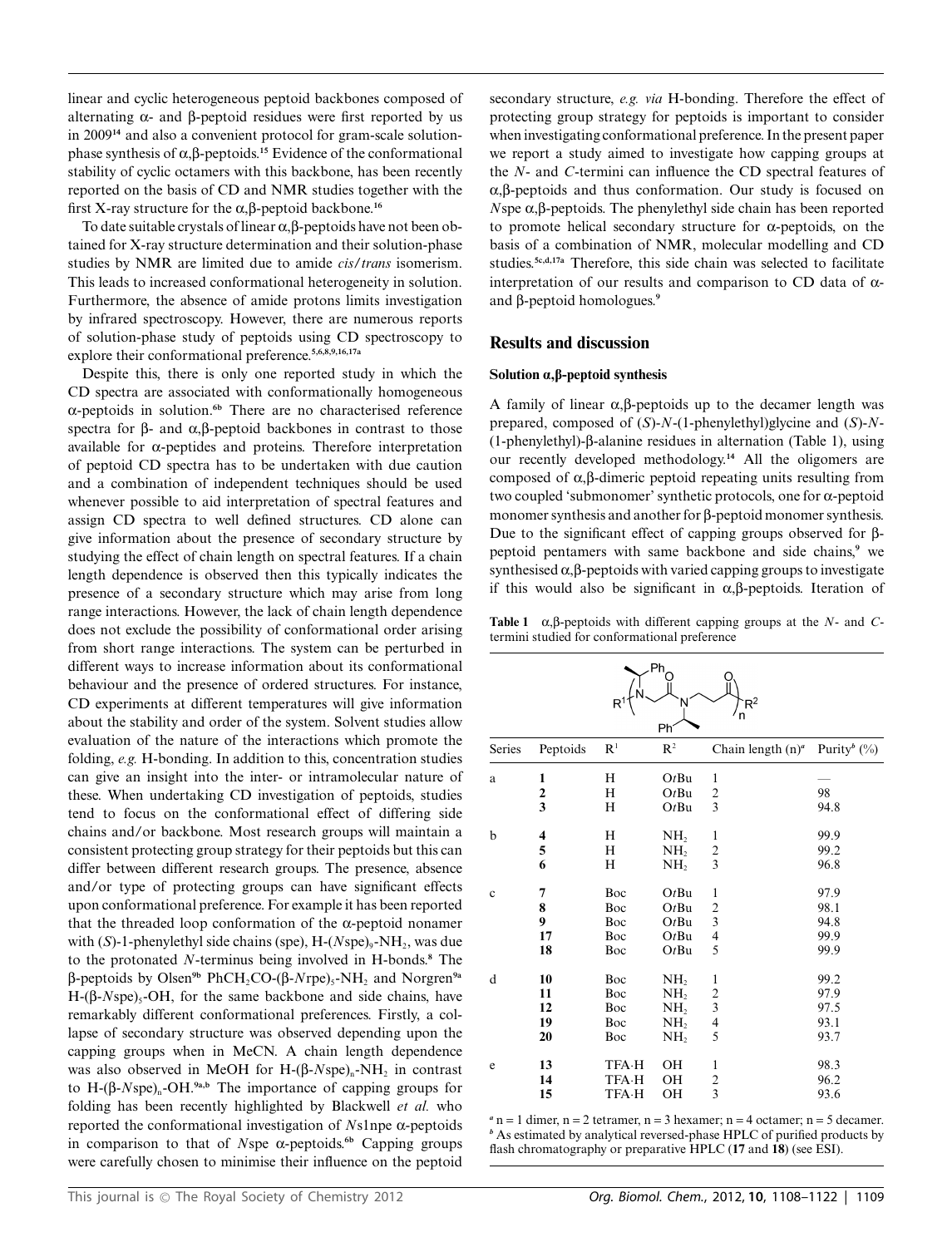

**Scheme 1** Solution-phase synthesis of  $\alpha, \beta$ -peptoid oligomers with different *N*- and *C*-terminal groups.

submonomer methods were used to obtain dimer, tetramer and hexamer (n = 1, 2, 3; Scheme 1 and Table 1) with two *C*-terminal groups  $(CO<sub>2</sub>tBu$  and  $CONH<sub>2</sub>)$ . This generated compounds 1– **6** and then subsequently all the modified *N*- and *C*-derived  $\alpha, \beta$ -peptoids **7–16**. The longer oligomers **17–20** (n = 4 octamers and  $n = 5$  decamers) were prepared by peptide-type coupling  $(HATU/iPr<sub>2</sub>NEt)$  of the free acid tetramer 16 with the amine tetramers **2** and **5** or amine hexamers **3** and **6**. All the synthesised peptoids were obtained in excellent purity, as determined by analytical reversed-phase HPLC, after purification by flash chromatography on silica gel or preparative reversed-phase HPLC (see ESI for details).

#### **Conformational studies of dimers**

**CD in acetonitrile.** Comparison between five series (a–e in Table 1) of  $\alpha$ ,  $\beta$ -peptoid dimers with differing capping groups at the *N*- and *C*-termini showed significantly different CD spectra in MeCN (Fig. 2 and S1).



**Fig. 2** ECD spectra of dimers in MeCN. All spectra were recorded at 20 °C at known concentrations in the range 650–700  $\mu$ M.

The different intensities of the dimer spectra in the far UV region may be attributable to the contribution of any chromophore(s) present in the capping groups. To evaluate this possibility, the CD spectra were processed to include the contribution of all the chromophores present (see ESI, Fig. S2, Tables S1 and S2). Despite this, a significant difference was still evident, suggesting that the spectral differences observed in the MRE spectra (Fig. 2) were not solely due to the addition of the chromophores at the terminal capping groups.

Compounds **1** and **4** in Fig. 2 have a positive (I) and two negative (II and III) maxima at 184, 194 and 219 nm respectively (Table S3). Very similar maxima were observed for compound **13**, however the maximum at ~219 nm, was blue shifted by 3 nm in comparison to **1** and **4**. By contrast, different spectral features were observed for compounds **7** and **10**, where one positive (I) and two negative maxima (II and III) were observed at 180, 200 and 217 nm, respectively. The CD spectrum of **4** was found to resemble the spectral features of an  $\alpha$ -peptoid hexamer with same side chains and capping groups.**5c,d**

It is of note that compounds **1**, **4** and **13**, which represent one set of distinctive CD spectra, have a free *N*-terminus while **7** and **10** have the *N*-terminus Boc-protected. This suggested that the *N*-terminus is the key structural feature generating the observed difference in the dimer CD spectra, in particular for the wavelength shift of positive and negative maxima. By contrast, changing the terminal groups at the *C*-terminus seemed to determine a change in the intensity (MRE).

<sup>1</sup>H NMR analyses of the dimers in  $CD<sub>3</sub>CN$  and CDCl<sub>3</sub> also showed the presence of two sub-sets based on the capping group at the *N*-terminus. Peptoids with unprotected *N*-terminus (**1**, **4** and **13**) gave well-resolved NMR spectra which allowed determination of the *cis*/*trans* ratio by integration of the benzylic protons of the spe side chain on the tertiary amide (Table S8). By contrast, the NMR spectra of Boc-protected peptoids **7** and **10** were more complex and showed significant <sup>1</sup>H signal overlap due to the simultaneous isomerism of the tertiary amide and carbamate. The values of *Kcis*/*trans* were in the range of 0.39–0.89 for **1**, **4** and **13** in both solvents. In particular, *Kcis*/*trans* of 0.61 and 0.64 were measured for dimer 1 in CDCl<sub>3</sub> and CD<sub>3</sub>CN, respectively. These values were very similar to those measured by Blackwell and co-workers for a monomeric  $\alpha$ -peptoid model bearing the phenylethyl side chain and capped at the *N*-terminus by an acetyl group and at the *C*terminus by a methyl ester ( $K_{cis/trans}$  = 0.66–0.67 in CDCl<sub>3</sub> and CD3CN).**<sup>18</sup>**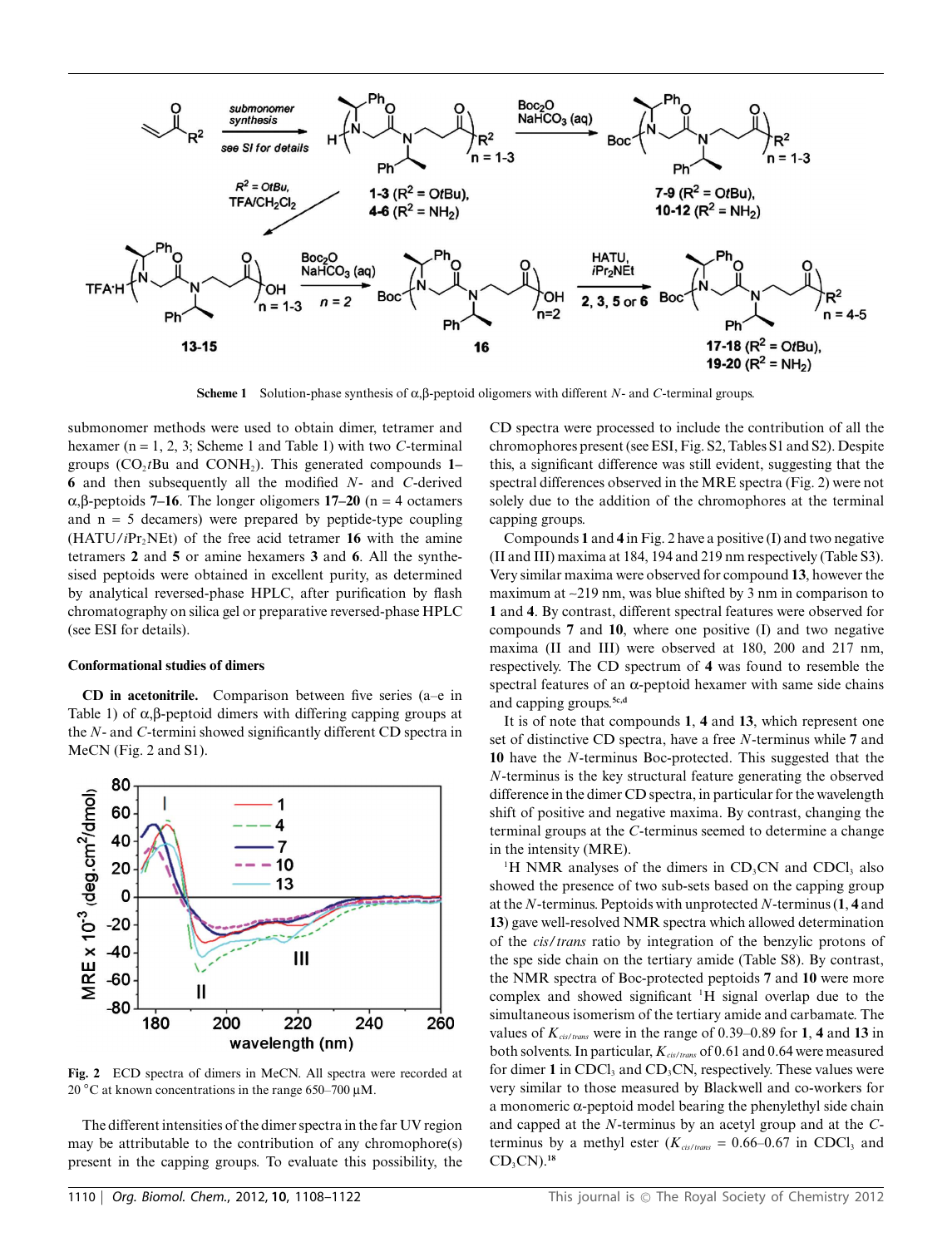**Table 2** H-bonding potential of solvents used for CD spectroscopy**<sup>18</sup>**

| Solvent     | $\alpha$ -value | $\beta$ -value |  |
|-------------|-----------------|----------------|--|
| MeCN        | 0.09            | 0.31           |  |
| MeOH        | 0.35            | 0.42           |  |
| <b>TFE</b>  | 1.51            | 0.00           |  |
| <b>HFIP</b> | 1.96            | 0.00           |  |

Given the short chain length of the dimers, interpretation of these observations could be complicated by the possibility that  $R<sup>1</sup>$  and  $R<sup>2</sup>$  may interact with each other. In addition to this, the difference in the CD spectra may arise from short range interactions at the *N*- and *C*-termini, *e.g.* H-bonding, rather than being indicative of secondary structures. Short range interactions at the termini are generally more significant in short oligomers due to the smaller contribution from the 'middle' (*i.e*. the backbone and side chains) – this is known as the 'end effect'. However, it is clear that certain combinations of *N*- and *C*-terminal groups alter conformational preference.

**CD in protic** *versus* **aprotic solvents.** CD spectra were also obtained in protic solvents to explore the potential contribution of H-bonding from the *N*- and *C*-termini. Protic solvents with different H-bonding potential were selected for the study (Table  $2)$ .<sup>19</sup> MeOH was selected as a good H-bonding acceptor (β-value) and TFE and HFIP as H-bonding donors of differing ability ( $\alpha$ value).

The previously observed trend in MeCN for dimers with different capping groups (*vide supra*) was found to be consistent in all of the solvents investigated (Fig. 3). In each solvent two distinct sets of CD spectra were observed based on the position of the positive and negative maxima. This difference again correlated with the presence of Boc-protected or deprotected *N*-terminus and confirmed that, also in protic solvents, the protecting group at the *N*-terminus has the greatest effect on the spectral features.



**Fig. 3** ECD spectra of dimers in (a) MeCN, (b) TFE, (c) HFIP and (d) MeOH. All spectra were recorded at 20 ◦C at known concentrations in the range 650-750 µM.

When the *N*-terminus was Boc-protected (**7** and **10**), an additional positive maximum was observed at ~192 nm in protic solvents but not in aprotic (MeCN). The presence of this additional maximum may be indicative of a conformational transition

which is promoted in protic solvents. Notably, for Boc-protected oligomers this conformational change was also observed in MeCN upon increase of chain length (*vide infra*).

To investigate the protic/aprotic solvent effect, a solvent titration from MeCN to TFE was undertaken for compound **10** (Fig. 4). A subtle change to the ensemble of conformations adopted occurred when 50% of TFE was added to MeCN, as indicated by the presence of the positive maximum at  $\sim$ 192 nm. This positive maximum and the negative maxima at  $\sim$ 198 and  $\sim$ 218 nm were significantly increased upon further addition of TFE. This suggested an increased population of the conformation(s) observed in  $MeCN$ : TFE 1:1 and the presence of a conformational transition. It is noted that TFE is known to be structure inducing in peptides**<sup>20</sup>** mainly by promoting H-bonds. However, these are unlikely to be the main driving forces in the peptoid backbone which has a reduced H-bonding capability. The solvent titration of **7** in MeCN/TFE underwent similar conformational transitions (Fig. S3). The presence of the additional positive maximum at 192 nm clearly relates to the presence of Boc at the *N*terminus for the dimers (*vide supra*) and is only observed in protic solvents confirming the presence of a H-bonding interaction between the peptoid and protic solvents. This is further supported by the observation that the positive maximum at  $\sim$ 192 nm is less pronounced in MeOH (Fig. 3), which has less H-bonding donor potential than TFE and HFIP.  $\alpha$ ,  $\beta$ -Dipeptoids with an unprotected *N*-terminus (**1**, **4** and **13**) did not show the additional positive maximum at ~192 nm in protic solvents (Fig. 3 and S4) as their spectra were more comparable to those in MeCN. However, a significantly reduced intensity (MRE) was observed at 190 nm for compound **4** in all protic solvents (Fig. 5a). By contrast, this difference was less pronounced for the spectra of **1** in different solvents (Fig. 5b). It is of note that the CD spectra of **13** are not consistent with the trends observed for the other dimers. This is likely to be due to the presence of the TFA salt at the *N*-terminus which will give rise to different interactions compared to other dimers.



**Fig. 4** MeCN/TFE solvent titration of **10** by ECD. All spectra were recorded at 20 $\degree$ C at 700 µM or 698 µM.

The difference in the response to solvents can be related to the H-bonding acceptors and donors strength of the backbone and terminal capping groups (Table S4). When the peptoid had both strong H-bonding acceptors and donors (**4**), a greater intensity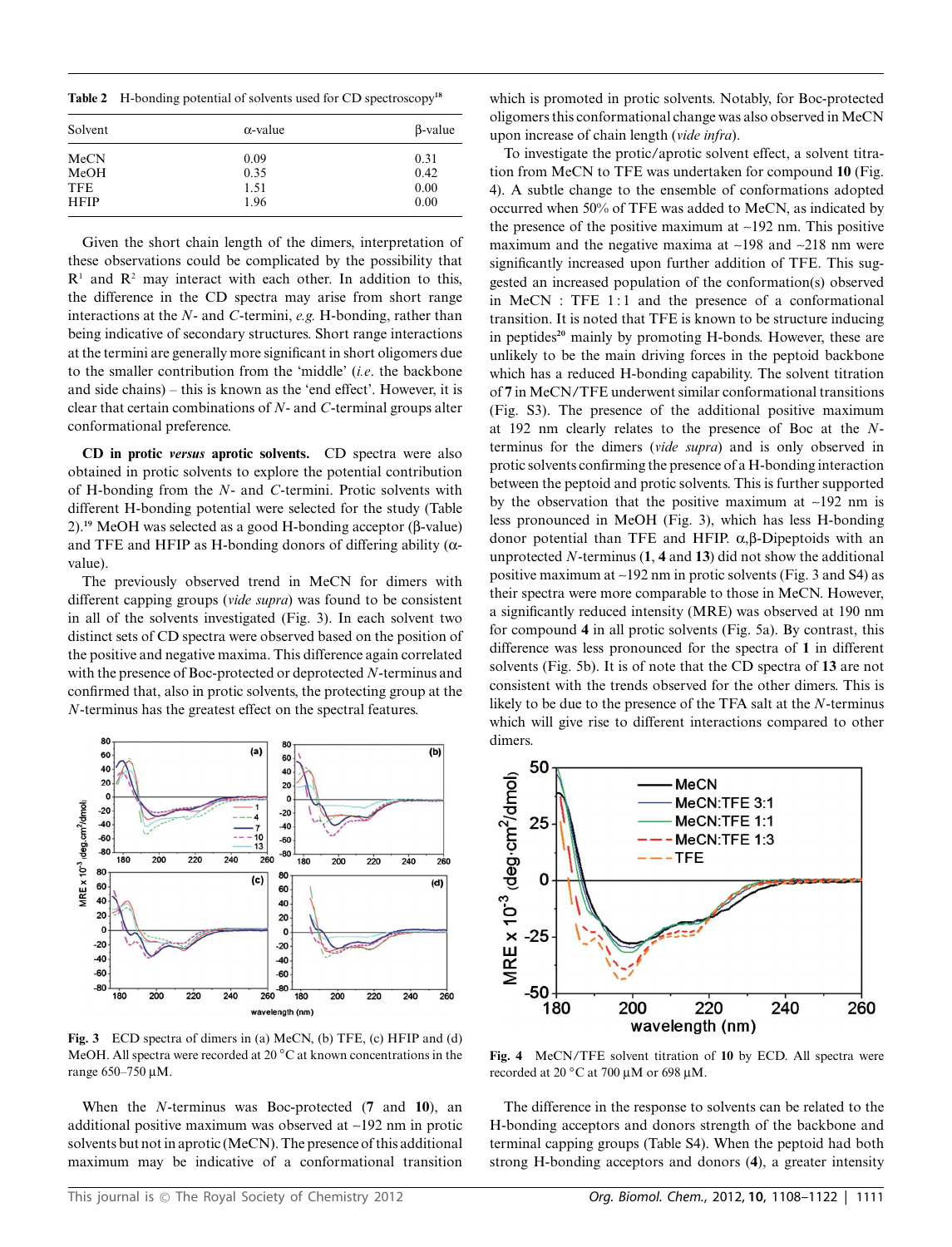

**Fig. 5** ECD spectra of dimers (a) **4** and (b) **1** in different solvents. All spectra were recorded at 20 °C at known concentrations in the range 700-780 μM.

in MeCN compared to protic solvents indicated the presence of H-bonding in MeCN. However, when only strong H-bonding acceptors were present in the peptoid structure (**1**), the decrease of intensity in protic solvents, relative to aprotic solvents such as MeCN, was less pronounced (Fig. S4b). The effect of protic solvents, in combination with the greater intensity observed in MeCN for compound **4** in contrast to **1**, suggested the presence of stronger and/or more populated H-bonding interactions for compound **4** in contrast to **1** in MeCN.

Concentration studies were undertaken to establish the nature of the H-bonding interactions. These showed a significant change of the intensity (MRE) with increased concentrations in the range from 5  $\mu$ M to 1 mM for compound 4  $[\Delta(MRE)_{195nm} = 9 \times 10^3$  deg cm<sup>2</sup> dmol-<sup>1</sup> ] (Fig. S5a), indicating the presence of intermolecular H-bonds in MeCN. A less significant change was observed for **1** in the same concentration range  $[\Delta(MRE)_{195nm} = 3.75 \times 10^3$  deg cm<sup>2</sup> dmol-<sup>1</sup> ] (Figure S5b), suggesting that intermolecular H-bonding does not play a role in its conformational stabilization and that the decrease of intensity in protic solvent was likely to be due to intramolecular H-bonds.

**Infrared studies.** The importance of H-bonding acceptor and donor strength for the folding of  $\alpha$ ,  $\beta$ -peptoids dimers was further investigated by IR in CHCl<sub>3</sub>. Possible intramolecular H-bonding relationships for the dimers are shown in Fig. 6. These are based on the H-bonding acceptor and donor strengths,**<sup>21</sup>** literature precedents and molecular modelling (PM6) from which the Hbonds shown are possible and represent local conformational minima (representative models are shown in Fig. S13). Possible intermolecular H-bonding relationships are not shown but are implied.



**Fig. 6** H-bonding relationship for  $\alpha$ ,  $\beta$ -peptoid dimers with H-bonding donor and acceptor ability.

It is noticeable that compounds **1**, **4** and **13** all possess the potential for intramolecular H-bonding of the amine (**1** and **4**) or ammonium group  $(13)$  with the adjacent amide carbonyl  $(C_5)$ H-bonding) in contrast to compound **10**.

The N–H and  $C = 0$  stretching spectral regions for these compounds are shown in Fig. 7. Compound **1** displays a band at  $3314 \text{ cm}^{-1}$  which can be attributed to the N–H stretch of an amine involved in a H-bond (with a significantly smaller peak at 3420 cm-<sup>1</sup> attributable to free NH).**<sup>22</sup>** As expected, its counterpart with Boc-protected *N*-terminus (**7**) displayed no N–H stretch from 3600 to 3200 cm-<sup>1</sup> . The two potential H-bond acceptors in compound **1** are the tertiary amide carbonyl ( $\beta = 0.69{\text -}0.78$ ) and the ester ( $\beta$  ~ 0.47). Comparison of the C=O stretch of compounds 1 and that of **7**, where no intra- or intermolecular H-bonds are possible (due to the absence of H-bonding donors), revealed no significant differences in the  $C = 0$  stretch peak position for the ester function  $(1714 \text{ cm}^{-1} \text{ for } 1 \text{ and } 1721 \text{ cm}^{-1} \text{ for } 7)$  (Table S6). This suggested that the ester was not involved in H-bonding for compound **1**. In contrast, the position of the amide I band (predominantly  $C = 0$ stretch) was significantly different (1662 cm-<sup>1</sup> for compound **7** and 1641 cm-<sup>1</sup> for compound **1**). This was indicative of an H-bonded amide carbonyl.**<sup>23</sup>**



**Fig. 7** (a) N–H bonding spectral region and (b)  $C=O$  stretching spectral region for  $\alpha$ ,  $\beta$ -peptoid dimers in CHCl<sub>3</sub>. All spectra were recorded at room temperature at known concentrations in the range 10–20 mM.

However whether the H-bonds are due to intra- or intermolecular H-bonding was uncertain. Typically intermolecular H-bonds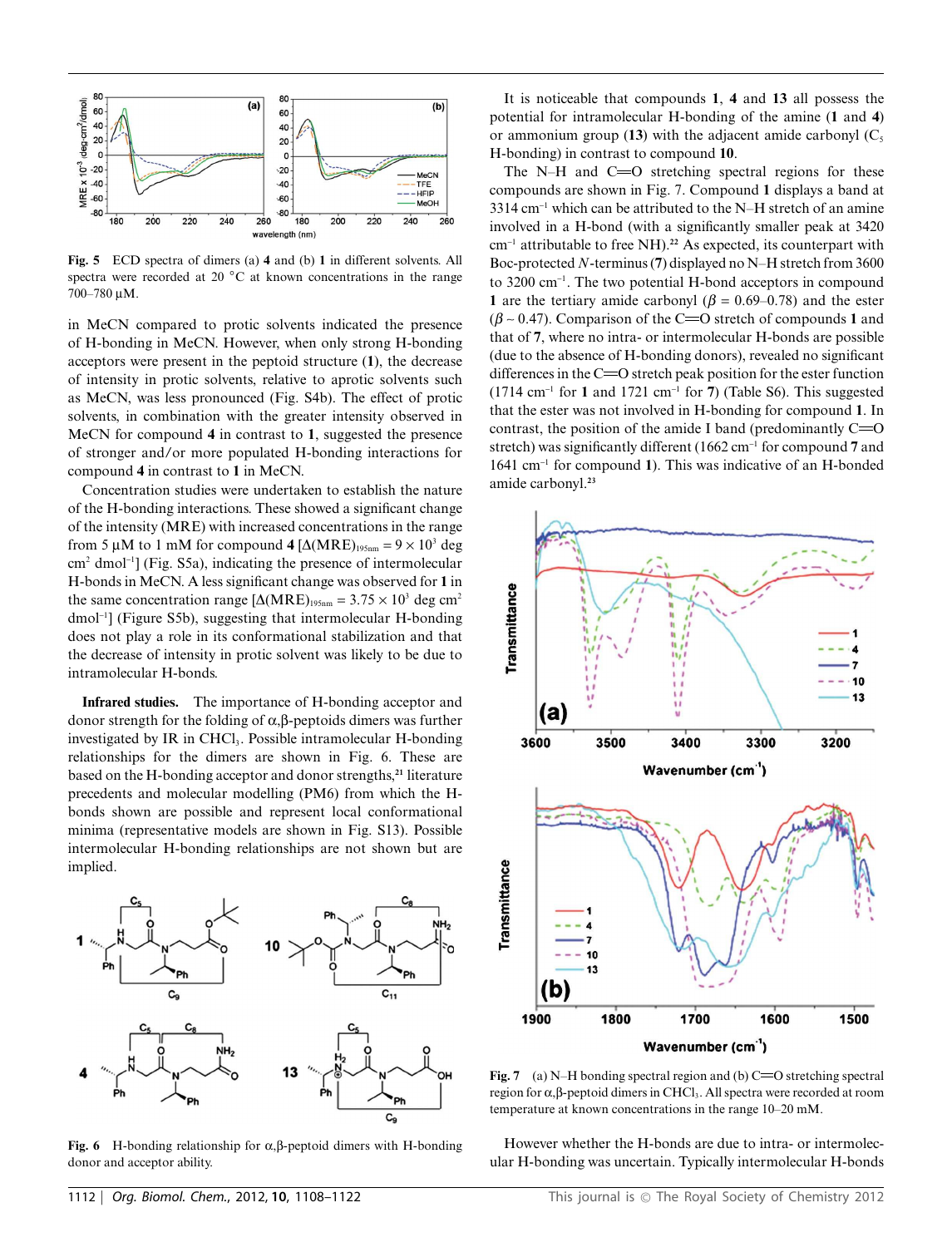are concentration dependent and intramolecular H-bonds are concentration independent. Consequently IR analyses of serial dilutions of compound **1** were carried out from 23 mM to 1.43 mM (Fig. S14 and S15). The C= $O$  stretch at 1640 cm<sup>-1</sup> displayed almost no change over this concentration and no evidence of any substantial growth of a C=O peak at 1666 cm<sup>-1</sup> that might correspond to the 'free'  $C = 0$  stretch. Furthermore no significant change in the relative proportions of free N–H to H-bonded N–H, were observed in the N–H region over the concentration range 5.75 mM to 23 mM. Whilst not conclusive, this evidence could support the occurrence of an intramolecular  $C_5$  N–H––O=C Hbond in compound 1. C<sub>5</sub> H-bonding between nearest neighbour amino acids in peptides can be energetically less favoured than longer H-bonded chains (such as  $C_7$ ) and intermolecular Hbonds, due to the parallel alignment of the N–H and  $C = 0$ vectors and a sharp N—H—O bond angle  $({\sim}90^{\circ})$ .<sup>24</sup> However they have been documented for peptides**<sup>25</sup>** and recently for  $\alpha$ ,  $\beta$ -peptides.<sup>26</sup>

Compound **4** displayed the peak for the amide I band and the amine N–H stretch with similar values to those of peptoid **1**, though the amine N–H stretch was partly obscured by the dominant N–H stretches attributable to the primary amide from 3600–3250 cm<sup>-1</sup>. The sharp peaks at 3527 cm<sup>-1</sup> and 3410 cm<sup>-1</sup> can be unequivocally attributed to the anti-symmetric and symmetric N–H stretches respectively, due to unassociated (*i.e.* 'free') N– H bonds. The broad accompanying peaks centred at  $\sim$ 3480– 3500 cm-<sup>1</sup> and 3329 cm-<sup>1</sup> are attributable to anti-symmetric and symmetric N–H stretches respectively, resulting from associated H-bonded species.**<sup>27</sup>** Thus intra- or intermolecular H-bonding is present for **4** in solution. The amide I band of **4** occurred at 1638 cm-<sup>1</sup> which in comparison with **1** and **7** suggests that the tertiary amide bond is again involved in H-bonding. To attempt determining the concentration dependence of the Hbonding, IR analyses of serial dilutions of compound **4**, were carried out from 25 mM to 1.5 mM (Fig. S16 and S17). As with compound **1**, remarkably little change in the relative proportions of the H-bonded to free N–H or  $C = O$  bonds was observable over this concentration range. For comparison, no intermolecular H-bonding has been observed for acetamide in CHCl<sub>3</sub> at a concentration of 5 mM.**27b** This strongly suggested that the primary amides at the *C*-terminus of compound **4** were likely partaking in intramolecular H-bonds which presumably must be  $C_8$  (Fig. 6). This conclusion however does not preclude the occurrence of intermolecular species altogether, since small but observable changes in the N–H region and particularly the tertiary amide I region were discernible. Given the presence of potentially competitive H-bonds, the question of whether  $C_5$  intramolecular bonds are present in compound **4** remains open.

Similar N–H peaks featured in the N–H stretch region for compound **10** as for compound **4**, however the carbonyl tertiary amide I band for **10** occurred at an almost identical peak position as that of compound  $7(1656 \text{ cm}^{-1} \text{ versus } 1662 \text{ cm}^{-1})$ , suggesting that the tertiary amide was not involved in H-bonding at the concentrations employed or certainly not to the same degree as implied for **4**. However since the N–H stretches of **10** clearly showed H-bonding it is reasonable to deduce that compound **10** is undergoing intermolecular H-bonding and exists as equilibrium of its monomeric form and terminal H-bonded aggregates. It is apparent that for all of these compounds further studies are needed to ascertain the possible H-bonding interactions both inter- and intramolecular.

These results are consistent with observations by CD in MeCN suggesting a small degree of intermolecular H-bonding for compound **4** and none for **1** (Fig. S5). However it must be noted that  $CH<sub>3</sub>CN$  is a substantially stronger H-bond acceptor than CHCl $<sub>3</sub>$ </sub> (used in the IR studies) and the degree of H-bonding (between peptoid and solvent) might be expected to differ appreciably.

The combined solvent and concentration studies by CD together with the IR results showed that H-bonding does play an important role in the conformational stabilization for  $\alpha$ ,  $\beta$ -peptoids and this is closely related to the H-bonding acceptor and donor strength of the terminal protecting groups and tertiary amides.

#### **Conformational studies of longer oligomers**

**Tetramers and hexamers.** In order to identify if the effect observed in dimers also occurred for longer oligomers, corresponding  $\alpha$ , $\beta$ -peptoid tetramers and hexamers were investigated in MeCN. As expected, capping groups were found to affect the CD spectra to a lesser extent for the tetramers (Fig. 8a and S6a) and hexamers (Fig. 8b and S6b), as shown by the correlation between the MRE at 192 nm and the chain length (Fig. 8c).



**Fig. 8** ECD spectra of (a) tetramers and (b) hexamers in MeCN. (c) Correlation between MRE and chain length at 192 nm. All spectra were recorded at 20  $\degree$ C at known concentrations in the range 499–500 µM for tetramers and  $249-300 \mu M$  for hexamers.

Although the effect of terminal groups was less dramatic for the tetramers and hexamers, two different sets of spectral features were evident. This was consistent with observations for the dimers. Peptoids with Boc-protected *N*-terminus can be characterised by the presence of an additional positive maximum at  $\sim$ 193 nm in contrast to their counterparts with an unprotected *N*-terminus (see inset in Fig. 8a and 8b). However, no significant wavelength shift or change in ellipticity of the negative maxima was observed for the longer oligomers which was in contrast to the dimers.

IR studies of the hexamers in CHCl3 solutions showed very similar peak positions to the dimers for the N–H stretching region, 3100–3600 cm-<sup>1</sup> (Fig. S18) indicating that similar intramolecular and intermolecular H-bonding occurs for longer chains. As for the dimers, this might be responsible for the spectral differences observed by CD between compounds with Boc-protected and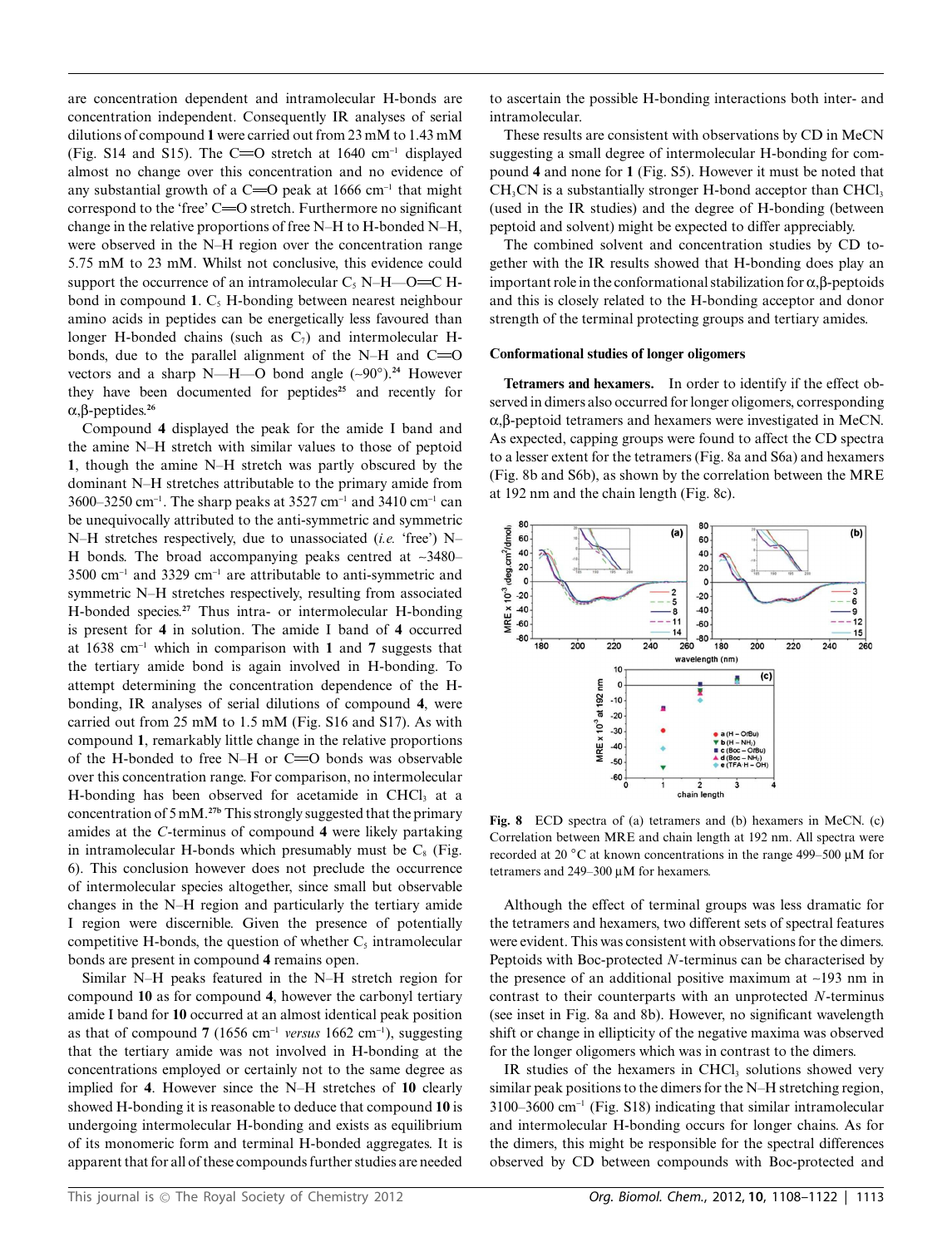unprotected *N*-terminus. The carbonyl regions for the hexamers were too complex to simply interpret. However, it is worth noting that the relative proportion of H-bonded ( $\sim$ 3330 and  $\sim$ 3480 cm<sup>-1</sup>) to non H-bonded (~3410 and ~3530 cm-<sup>1</sup> ) primary amide for **6** and **12** are considerably larger than for **4** and **10** (compare Fig. 7(a) with Fig. S18). The reason for this is not entirely clear but may be related to the greater intramolecular H-bonding opportunities within the longer chains due to the larger number of tertiary amide H-bond acceptors; *i.e.* between the *C*-terminal amide N–H and the internal C=O amides. Solvent studies on the hexamers revealed that capping groups did not dramatically affect the spectral features of the hexamers in each of the solvents investigated (Fig. 9a, 10 and S7). This was in contrast with results for the dimers and was consistent with a smaller end effect for longer oligomers (*vide supra*). However, a solvent dependence of the conformational preference was observed for all the compounds investigated where spectra in protic solvents were significantly different to those in MeCN (Fig. 9b). The same trend was observed for all the hexamers regardless of the difference in capping groups (Figure S8). This suggested that the minor solvent effect observed for the hexamers was due to the backbone rather than to the presence of differing terminal groups.



**Fig. 9** SRCD spectra of (a) hexamers with different capping groups in TFE and (b) hexamers **9** in different solvents. All spectra were recorded at 20  $^{\circ}$ C at known concentrations in the range 326–420 µM.



**Fig. 10** Correlation between MRE intensity by SRCD and  $\alpha$ -values at 218 nm for hexamers with different N- and C-capping groups.

The correlation between the intensity at 218 nm for all the hexamers investigated and the  $\alpha$ -value of the solvents showed an increase of the intensity of the negative maxima with increased Hbonding donor potential of the solvent (Fig. 10). This suggested

the presence of conformational stabilization due to H-bonding interaction with the solvent.

From the data shown it was clear that the conformational/spectral effects arising from the capping groups were less pronounced for longer oligomers as there was a greater contribution from the backbone and side chains. This was therefore consistent with the presence of an end effect for the dimers.

**Investigation of cooperative folding within each series.** Each series (a–e in Table 1) was also investigated in MeCN to evaluate the presence of cooperative folding. When processing the molar ellipticity data to MRE, no dramatic intensity difference was observed indicating absence of cooperative folding to increase conformational order (Fig. 11 and S9–12).When going from shorter to longer oligomers, each series had an additional positive maximum at ~192 nm, suggesting that this spectral feature is related to the backbone length. However, depending on the capping groups, this additional maximum was observed at different chain lengths (Fig. S9–12). In particular this was clearly evident when a *tert*-butyl group was present either at the *N*- (series c and d) or at the *C*- (series a) terminus, suggesting that the presence of the *tert*-butyl groups promote adoption of a different confomational preference with increased chain length.



**Fig. 11** SRCD spectra of c series in MeCN. (a) Molar ellipticity and (b) MRE spectra. All spectra were recorded at 20 ◦C at known concentrations in the range  $150 \mu M - 2.3 \text{ mM}$ .

It is of note that for the series investigated, the dimers had a different spectrum relative to the corresponding longer oligomers. This demonstrated that there was a greater contribution from terminal protecting groups to dimer CD spectra, which was in agreement with previous observations.

The lack of increase in ellipticity associated with the presence of the additional maximum with increased chain length indicates that the order of the system is not altered but the ensemble of conformations adopted is changed. This would be consistent with a change from one ensemble of conformations to another without increase of conformational order. Conformational heterogeneity was also observed by NMR studies showing an average *Kcis*/*trans* in CD3CN of 0.92 for tetramer **2** and 1.08 for hexamer **3**. It is important to note that the extent of conformational heterogeneity that is observed is comparable to *N*spe or *N*rch pentamers and hexamers for which the major conformers adopt a PPI like conformation.**6a,17a**

The NMR spectra of compounds  $1-3$  in CD<sub>3</sub>CN were also recorded at 45 ◦C and 65 ◦C and the average *Kcis*/*trans* were measured and compared to the values at room temperature. No collapse of the *cis*/*trans* signals and no change of the amide *cis* and *trans* populations could be observed (Table S9) which indicates slow *cis*/*trans* equilibria on the NMR time scale. On the whole, the *cis*/*trans* conformational heterogeneity (*Kcis*/*trans*) and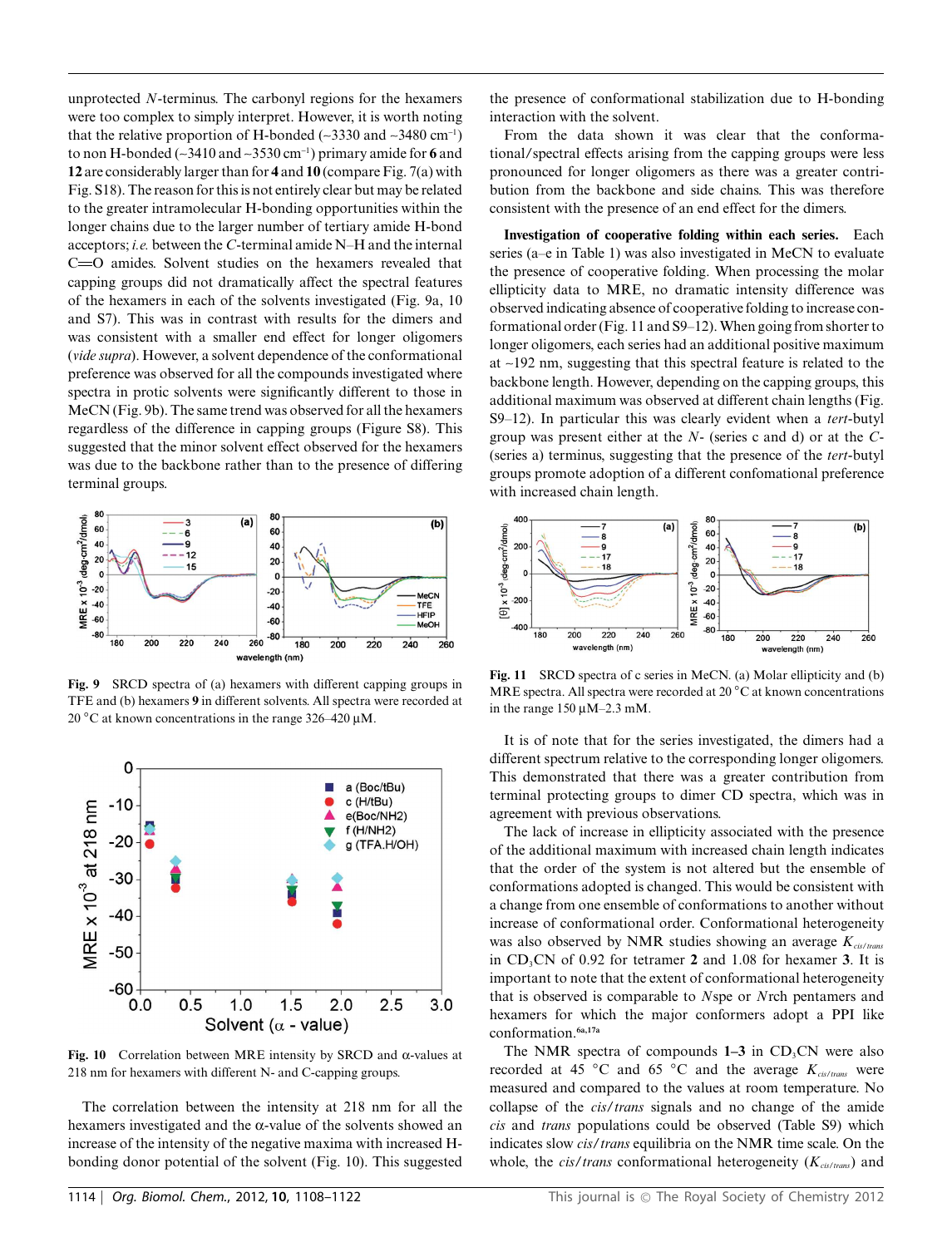$\frac{cis}{trans}$  dynamic behaviour of *N*spe  $\alpha$ ,  $\beta$ -peptoids backbones is comparable to that of *N*spe a-peptoids.

The absence of increased conformational order from cooperative folding for  $\alpha$ ,  $\beta$ -peptoids with spe side chains was also consistent with literature data on b-peptoids by CD.**9a** This difference certainly arises from a greater flexibility of  $\beta$ -peptoids residues in  $\alpha$ ,  $\beta$ -peptoids compared to pure  $\alpha$ -peptoids.

### **Conclusions**

A family of  $\alpha$ ,  $\beta$ -alternating peptoids with different chain length and bearing exclusively chiral side chains (spe) was efficiently synthesised by submonomer and block coupling methods. Based on the collapse of secondary structure observed for  $\beta$ -peptoid pentamers with same backbone and side chains but different capping groups,<sup>9</sup> we synthesised five series of  $\alpha$ , $\beta$ -peptoids with different capping groups. This allowed us to investigate if this effect would also occur in  $\alpha$ , $\beta$ -peptoids. No change in conformational order and/or collapse of secondary structure was observed for these systems. Despite this, we were able to ascertain that the presence of different capping groups at the *N*- and *C*-termini has a significant effect on the spectral features, which is more pronounced for shorter oligomers and is also solvent dependent. When studying longer oligomers the contribution of capping groups decreased with increased chain length. However, this is not always the case as reported in literature for  $\beta$ -peptoid pentamers. It is therefore important to compare systems with the same capping groups when undertaking conformational investigation by CD. We hope that this work will raise a greater awareness of the importance of adopting a consistent protecting group strategy for spectroscopic investigation. This is particularly important for more flexible systems, such as peptoids, for which the lack of consistency at the capping groups can lead to false interpretation of their spectral features.

### **Experimental section**

### **Circular dichroism**

CD samples were prepared by weighing accurately small amounts of compound and adding the solvent volumetrically to achieve a sample solution of appropriate concentration (Table S5). For the solvent titrations, 5 samples (for each compound) were prepared at similar concentrations with different solvent combinations and an appropriate solvent background recorded at proximal time for each sample. For concentration studies, a stock solution of peptoid was prepared from which samples of appropriate concentrations were obtained by volumetric dilution and recorded by using a quartz cell as follows: 1 cm path length was used for samples at 1 mM and 500  $\mu$ M, 0.1 cm path length for 100  $\mu$ M and 50  $\mu$ M and 0.01 cm pathlength for 10  $\mu$ M and 5  $\mu$ M. Circular dichroism analyses were performed either by ECD or SRCD as specified. The effect of radiation for SRCD *versus* ECD has been previously reported and found to be neglegible.**<sup>16</sup>** ECD spectra were recorded using a Chirascan instrument (Applied Photophysics Ltd.) equipped with a Peltier temperature control system. SRCD spectra were recorded at beamline B23 of the Diamond Light Source, UK using an Olis CD spectropolarimeter (Module B) equipped with a Peltier temperature control system and fitted with a bespoke thermostated cell holder.**<sup>28</sup>** A quartz Suprasil cylindrical cell with a path length of 0.01 cm was used. Spectra were recorded at 20 ◦C in acetonitrile (MeCN), methanol (MeOH) or 1,1,1,3,3,3-hexafluoro-2-propanol (HFIP) supplied by Romil at super-purity grade and 2,2,2-trifluoroethanol (TFE) supplied by Sigma Aldrich at spectroscopic grade. The following parameters were used: 4 acquisitions, 10 nm min<sup>-1</sup> scan speed, 0.1 nm data interval, 1.0 nm spectral band width, 4 s time constant, 260 nm–175 nm scan range (depending on solvent transparency). Solvent baseline spectra (4 accumulations) were recorded in the same cell at proximal time averaged to give the baseline spectrum. The spectra were averaged and the solvent baseline subtracted from the resulting spectrum which was normalised for path length and concentration to give the molar ellipticity ( $[0]$ , deg cm<sup>2</sup> dmol-<sup>1</sup> ). Correction of molar ellipticity spectra by the number or residues provided the mean residue ellipticity spectra (MRE).

### **Infrared**

Infrared (IR) spectra were recorded on a Perkin-Elmer Spectrum One IR Fourier Transform spectrophotometer in chloroform solution (CHCl<sub>3</sub>) as stated. Spectroscopic grade CHCl<sub>3</sub> was dried over 4 A˚ molecular sieves before use. Solution spectra were recorded at room temperature by using cells equipped of KBr windows and pathlength of 0.1 cm. Spectra were the result of 12 scans obtained with 4 cm<sup>-1</sup> resolution when recording the entire spectral range (5000–370 cm<sup>-1</sup>) and 1 cm<sup>-1</sup> when recording spectra in the N–H (2000–4000 cm<sup>-1</sup>) and C= $O(2000-1200$  cm<sup>-1</sup>) regions. Baseline spectra were recorded at proximal time and subtracted from the peptoid spectrum. Concentrations used are reported in SI (Table S7). For concentration studies spectra were the result of 64 scans obtained with  $8 \text{ cm}^{-1}$  resolution and recorded in the N–H (2000–4000 cm<sup>-1</sup>) and C= $O(2000-1200$  cm<sup>-1</sup>) regions. The concentrations used are reported in the ESI (Fig. S14–S17).

### **Molecular modelling**

Molecular modelling was performed using version 12 of the MOPAC Interface for ChemDraw3D (CambridgeSoft). A PM6 method was employed to minimise energy/geometry using an Open Shell (Unrestricted) wavefunction, an EF optimizer, minimum RMS of 0.1000 and a dieletric constant of 37.5 (acetonitrile).

### **Synthesis – general information**

Chemicals obtained from commercial sources were used without further purification, unless stated otherwise. THF was distilled from potassium/benzophenone and stored over  $4 \text{ Å}$  molecular sieves.  $CH_2Cl_2$  and MeOH were distilled from  $CaH_2$  and stored over 4 Å molecular sieves. DMF,  $Et_2O$ ,  $Et_3N$  and *i*Pr<sub>2</sub>NEt were dried over 4 A˚ molecular sieves. (*S*)-1-phenylethylamine 99% (99% ee) was purchased from Acros. Melting points were determined on a Reichert microscope apparatus and are uncorrected. Specific rotations were measured on a Jasco DIP-370 polarimeter using a 10 cm cell. IR spectra were recorded on a Shimadzu FTIR-8400S spectrometer equipped with a Pike Technologies MIRacle<sup>TM</sup> ATR and wavenumbers  $(v)$  are expressed in cm<sup>-1</sup>. NMR spectra were recorded on a Bruker AC 400 spectrometer. Chemical shifts are referenced to the residual solvent peak and *J* values are given in Hz. The following multiplicity abbreviations are used: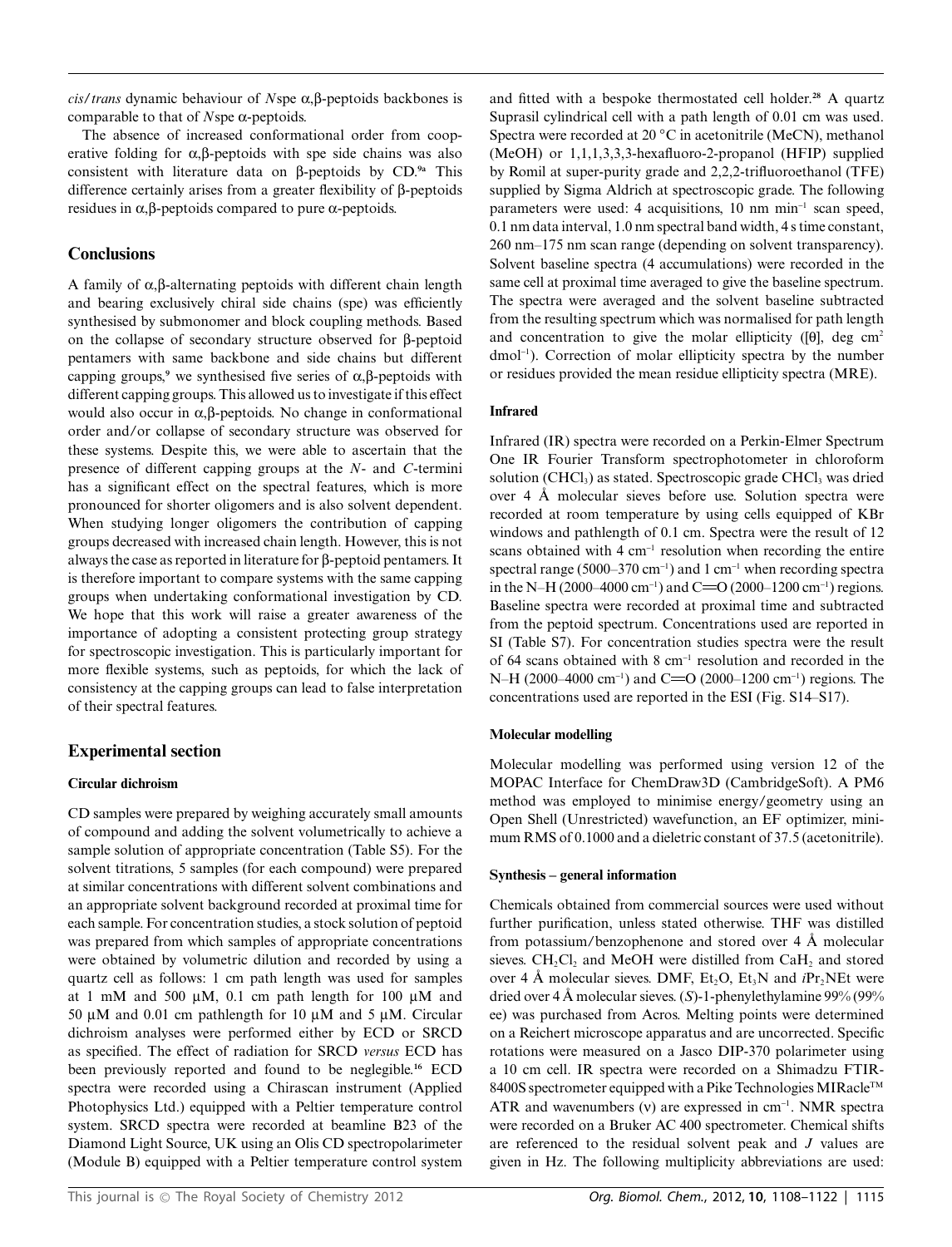(s) singlet, (d) doublet, (t) triplet, (q) quartet, (m) multiplet, and (br) broad. Where applicable, assignments were based on COSY, HMBC, HSQC and *J*-mod-experiments. Thin layer chromatography (TLC) was performed on Merck TLC aluminum sheets, silica gel 60,  $F_{254}$ . Flash chromatography was performed with Merck silica gel 60, 40–63  $\mu$ m. HRMS was recorded on a Micromass Q-Tof Micro (3000 V) apparatus.

The synthesis and characterisation of compound **1** from *tert*butyl acrylate is described in a previous publication.**<sup>16</sup>** Chemical structures of intermediates **1a**, **2a**, **4a** and **5a** are shown in ESI (Figure S19).

#### **General procedure for chain elongation of one a,b-dimeric peptoid unit using two consecutive submonomer methods (A and B).**

b*-Peptoid submonomer synthesis (method A).* To a solution of the secondary amine ( $N$ -terminus  $\alpha$ -peptoidic residue: 1.0 equiv, 0.2 M) in THF at  $0^{\circ}$ C under Ar was added Et<sub>3</sub>N (1.4 equiv) and then acryloyl chloride (1.2 equiv). After stirring for 1 h at  $0 °C$ the resulting mixture was filtered, washing the solids with THF. The filtrate was then concentrated and dried *in vacuo*, yielding the crude acrylamide. To a solution of the crude acrylamide (0.4 M) in MeOH at rt under Ar was added (*S*)-1-phenylethylamine (2.0 equiv). After stirring 6 h at 50 ◦C, the mixture was concentrated under reduced pressure. Flash chromatography of the crude yielded the desired secondary amine which was engaged in the  $\alpha$ -peptoid submonomer synthesis.

a*-Peptoid submonomer synthesis (method B).* To a solution of the previously obtained secondary amine (1.0 equiv, 0.2 M) in THF at 0  $\degree$ C under Ar was added Et<sub>3</sub>N (1.2 equiv) and then bromoacetyl bromide (1.2 equiv). After stirring for 1 h at  $0^{\circ}$ C the resulting mixture was filtered, washing the solids with THF. The filtrate was then concentrated and dried *in vacuo*, yielding the crude bromoacetyl amide. To a solution of the crude bromoacetyl amide (0.2 M) in THF at 0  $^{\circ}$ C under Ar was added Et<sub>3</sub>N (2.0 equiv) followed by (*S*)-1-phenylethylamine (2.0 equiv). After stirring overnight at rt, further  $Et_3N(3.0 \text{equiv})$  was added and stirring was continued for 10 min. The resulting mixture was filtered, washing the solids with THF. The filtrate was then concentrated under reduced pressure. Flash chromatography of the residue yielded the desired product (**1–6**).

**General procedure for** *N***-Boc protection of peptoids (method C).** To a solution of the peptoid with a free *N*-terminus (1.0 equiv, 0.2 M) in dioxane at 0 ◦C was added 0.5 M aq. NaOH (1 mL per 1 mL dioxane) and the resulting mixture was stirred for 5 min.  $Boc<sub>2</sub>O$ (2 equiv) was then added and stirring was continued overnight while allowing the reaction to warm to rt. The dioxane was then evaporated under reduced pressure and the residue was diluted with water (approx. twice the volume used for the reaction). The aqueous layer was extracted with EtOAc  $(2x)$  and the combined organic layers were dried over MgSO<sub>4</sub>, filtered and concentrated under reduced pressure. Flash chromatography yielded the desired product (**7–12**).

**General procedure for TFA** *t***-butyl ester deprotection and isolation of compounds 13–15 as TFA salts (method D).** To a solution of the *t*Butyl ester  $(1, 2 \text{ or } 3: 1.0 \text{ equiv}, 0.10 \text{ M})$  in  $\text{CH}_2\text{Cl}_2$  at  $0^{\circ}$ C under Ar was added TFA (1 mL per 1 mL CH<sub>2</sub>Cl<sub>2</sub>) and the resulting mixture was stirred for 4 h at  $0^{\circ}$ C. The solvents were evaporated under reduced pressure and the residue was evaporated

several times with CH<sub>2</sub>Cl<sub>2</sub>. The residue was dried *in vacuo*, yielding the desired TFA salt.

**General procedure for coupling of peptoid oligomers using HATU (method E).** To a solution of the peptoid with a free *N*-terminus (**2**, **3**, **5** or **6**: 1.0 equiv, 50 mM) and the peptoid **16** with a free *C*terminus (1.0 equiv) in  $CH_2Cl_2/DMF 4:1$  at 0 °C under Ar was added  $iPr_2NEt$  (1.2 equiv.) and HATU (1.2 equiv.) The resulting mixture was stirred overnight while allowing to warm slowly to rt. The solvents were evaporated under reduced pressure and the residue was taken up in EtOAc. The organic layer was washed with an equal amount of water and the aqueous layer was extracted with EtOAc  $(x1)$ . The combined organic layers were dried over MgSO<sup>4</sup> , filtered and concentrated under reduced pressure. Flash chromatography of the residue yielded the desired product (**17–20**).

**a,b-Peptoid 2.** Reaction of **1** (8.41 g, 20.5 mmol) following method A yielded **1a** (10.8 g, 90%) as a pale yellowish oil. Then reaction of **1a** (5.27 g, 9.00 mmol) following method B and performing the flash column chromatography with EtOAc/MeOH 97 : 3 as eluent until the impurities had passed followed by change to  $CH_2Cl_2/MeOH$  97:3 yielded 2 (5.33 g, 79%) as a pale yellowish solid:  $R_f$  (CH<sub>2</sub>Cl<sub>2</sub>/MeOH 97:3) = 0.23; [ $\alpha_{\text{D}}^{21}$ ] -118.8 (*c* 0.74 in CHCl3); mp 36–38 ◦C; <sup>1</sup>H NMR (400 MHz, CDCl3): *d* 7.38–6.94 (20H, m, Ph*H*), 6.09–5.69 (1.24H, m, NC*H*CH3), 5.34–5.05 (0.30H, m, NC*H*CH3), 4.98–4.50 (1.46H, m, NC*H*CH<sub>3</sub>), 4.42–2.98 (9H, m, 2×NC*H*<sub>2</sub>C=O, HNC*H*CH<sub>3</sub> and  $2 \times NCH_2CH_2C = 0$ ), 2.83–1.75 (4H, m,  $2 \times NCH_2CH_2C = 0$ ), 1.64–1.26 (21H, m, 4¥NCHC*H*<sup>3</sup> and *<sup>t</sup>*Bu); <sup>13</sup>C NMR (100 MHz, CDCl3): *d* 172.3, 172.1, 171.3, 171.2, 171.1, 171.0, 170.9, 170.8, 170.6, 170.3, 170.2, 170.0, 170.0, 169.7, 168.3, 168.0, 167.9, 167.8, 167.6, 167.4, 167.0, 166.9 (4C,  $4 \times C = 0$ ), 144.8 (C, Ph), 140.6, 140.5, 140.3, 140.2, 140.0, 139.9, 139.7, 139.4, 139.2, 139.0 (3C, Ph), 128.9, 128.6, 128.6, 128.4, 128.0, 127.8, 127.5, 127.4, 127.3, 126.9, 126.8, 126.7, 126.5, 126.4, 126.0, 125.9 (20CH, Ph), 80.4, 80.2 (C, *<sup>t</sup>*Bu), 58.4, 58.4, 58.0, 57.8, 57.8 (CH, HN*C*HCH3), 55.1, 55.0, 54.5, 54.4, 54.2, 54.1, 54.0 (1.76CH, N*C*HCH3), 52.0, 51.8, 51.4, 51.3, 51.2, 50.7 (1.24CH, N*C*HCH3), 49.1, 48.9, 48.7, 48.5 (CH<sub>2</sub>, HN*C*H<sub>2</sub>C=O), 45.1, 44.9, 44.6, 44.0, 43.9 (CH<sub>2</sub>, NCH<sub>2</sub>C=O), 40.3, 40.2, 39.9, 39.8, 39.6, 39.2, 39.1, 38.8, 38.5, 38.4, 38.3 (2CH<sub>2</sub>, 2×N*C*H<sub>2</sub>CH<sub>2</sub>C=O), 36.2, 36.1, 35.6, 35.6, 34.1, 34.0, 33.7, 33.6, 33.4, 33.1, 32.7, 32.5 (2CH<sub>2</sub>, 2×NCH<sub>2</sub>CH<sub>2</sub>C=O), 27.9, 27.9 (3CH<sup>3</sup> , *<sup>t</sup>*Bu), 24.6, 24.6, 24.4 (CH<sup>3</sup> , HNCH*C*H3), 18.6, 18.5, 18.4, 18.3, 18.3, 18.2, 17.8, 16.5, 16.4, 16.2, 16.2, 16.0, 15.8 (3CH<sub>3</sub>, 3×NCH*C*H<sub>3</sub>); *v*<sub>max</sub>/cm<sup>-1</sup> 2975, 1724 (C=O, ester), 1642 (C=O, amide), 1496, 1451, 1415, 1393, 1369, 1290, 1257, 1207, 1151, 1074, 1051, 1033, 1007, 991, 914, 846, 788, 755, 700; HRMS (TOF MS ES<sup>+</sup>) calcd for  $C_{46}H_{59}N_4O_5$  [M + H]<sup>+</sup>  $m/z$  747.4485, found 747.4493. HPLC (Water  $(0.1\%$  TFA)/MeCN  $40:60$ , flow = 0.80):  $t_r = 22.42$  min; HPLC (Water (0.1% TFA)/MeOH 20:80, flow = 0.60):  $t_r = 13.57$  min, purity = 98.0%.

**a,b-peptoid 3.** Reaction of **2** (1.50 g, 2.01 mmol) following method A yielded **2a** (1.45 g, 79%) as a pale yellowish solid. Then reaction of **2a** (1.29 g, 1.40 mmol) following method B and performing the flash column chromatography in EtOAc/MeOH 95 : 5 to EtOAc/MeOH 90 : 10 yielded **3** (1.14 g, 75%) as a colorless solid:  $R_f$  (EtOAc/MeOH 90:10) = 0.64;  $[\alpha]_D^{21}$ -120.0 (*c* 0.69 in CHCl<sub>3</sub>); mp 62–64 °C; <sup>1</sup>H NMR (400 MHz,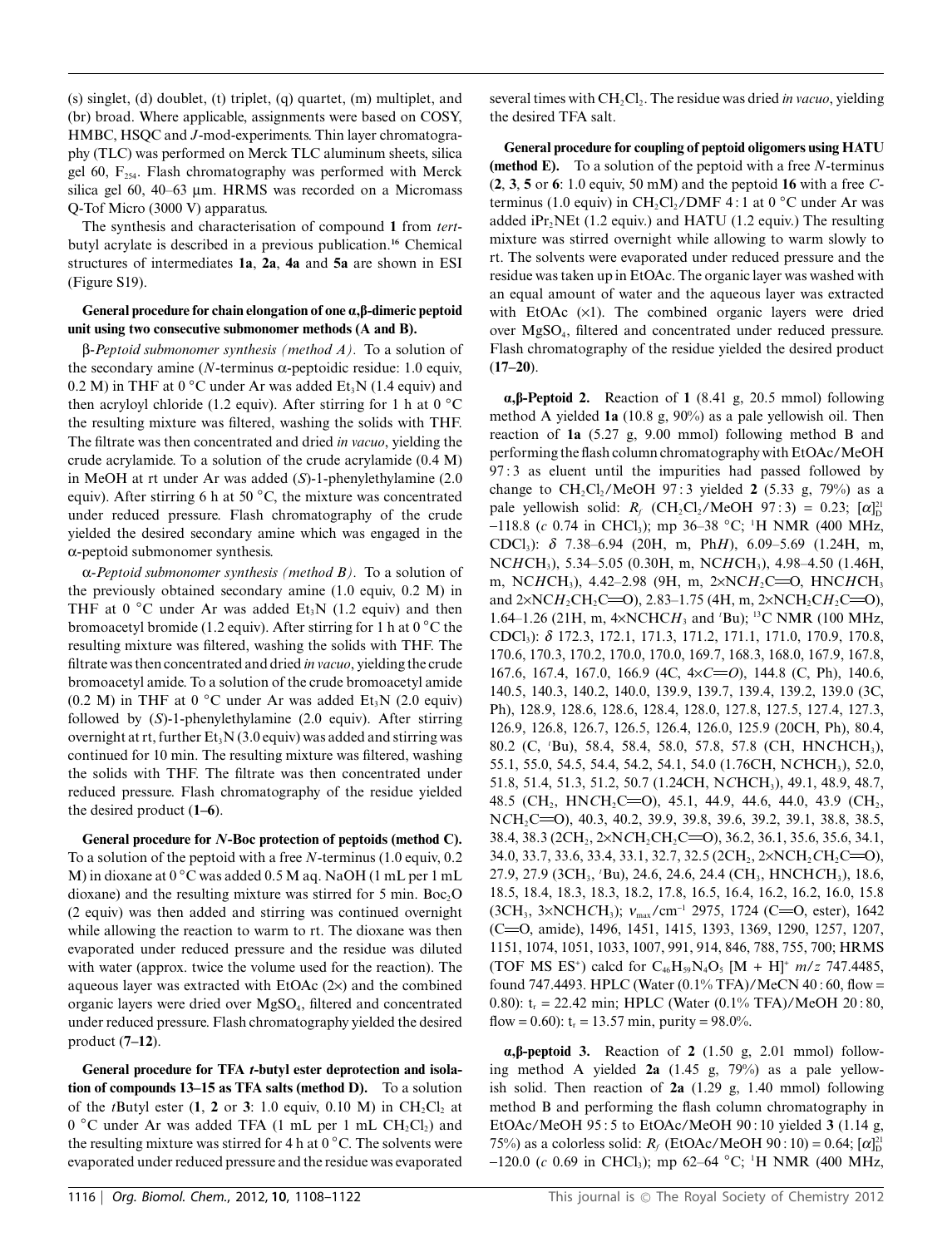CDCl<sub>3</sub>):  $\delta$  7.42–6.92 (30H, m, PhH), 6.10–5.61 (2.23H, m, NCHCH<sub>3</sub>), 5.33-4.53 (2.77H, m, NCHCH<sub>3</sub>), 4.48-2.95 (13H, m,  $3 \times NCH$ , C=O, HNCHCH, and  $3 \times NCH$ , CH<sub>2</sub>C=O), 2.84–1.84 (6H, m,  $3 \times NCH_2CH_2C=O$ ), 1.70-1.20 (27H, m,  $6 \times NCHCH_3$ and 'Bu); <sup>13</sup>C NMR (100 MHz, CDCl<sub>3</sub>):  $\delta$  172.2, 172.2, 172.0, 171.5, 171.3, 171.1, 171.0, 170.9, 170.8, 170.6, 170.2, 170.1, 170.0, 168.5, 168.4, 168.1, 168.1, 167.8, 167.8, 167.2, 167.1 (6C,  $6 \times C = 0$ ), 144.8 (C, Ph), 141.0, 140.9, 140.7, 140.6, 140.5, 140.4, 140.3, 140.2, 140.1, 139.9, 139.8, 139.7, 139.4, 139.4, 139.2, 139.1, 139.1 (5C, Ph), 128.6, 128.3, 127.5, 127.3, 126.9, 126.8, 126.6, 126.5, 126.4, 126.3 (30CH, Ph), 80.4, 80.3 (C, 'Bu), 58.4, 57.9, 57.8 (CH, HNCHCH<sub>3</sub>), 55.4, 55.3, 55.2, 55.0, 54.9, 54.7, 54.6, 54.5, 54.4, 54.4, 54.3, 54.0 (2.77CH, NCHCH<sub>3</sub>), 51.8, 51.7, 51.6, 51.6, 51.4, 51.4, 51.2, 51.1, 50.9, 50.8, 50.6, 50.6 (2.23CH, NCHCH<sub>3</sub>), 49.0, 48.9, 48.6, 48.4 (CH<sub>2</sub>, HNCH<sub>2</sub>C=O), 45.1, 45.0, 44.9, 44.8, 44.7, 44.6, 44.5, 44.3, 44.3, 44.2, 44.1, 44.0, 43.9 (2CH<sub>2</sub>, 2NCH<sub>2</sub>C=O), 40.6, 40.2, 40.1, 39.8, 39.7, 39.5, 39.4, 39.3, 39.2, 39.1, 38.8, 38.8, 38.6, 38.4, 38.2 (3CH<sub>2</sub>, 3×NCH<sub>2</sub>CH<sub>2</sub>C=O), 36.1, 36.1, 35.6, 34.1, 33.9, 33.9, 33.8, 33.6, 33.5, 33.4, 33.3, 33.2, 32.5, 32.4, 32.2  $(3CH_2, 3 \times NCH_2CH_2C=O), 27.9, 27.8 (3CH_3, 'Bu), 24.6, 24.4,$ 24.2, 24.0 (CH<sub>3</sub>, HNCHCH<sub>3</sub>), 18.9, 18.7, 18.5, 18.4, 18.2, 18.1, 18.1, 18.0, 17.9, 17.7, 17.6, 16.5, 16.4, 16.3, 16.1, 16.0, 15.8 (5CH<sub>3</sub>, 5×NCHCH<sub>3</sub>);  $v_{\text{max}}$ /cm<sup>-1</sup> 1724 (C=O, ester), 1643 (C=O, amide), 1495, 1449, 1418, 1370, 1288, 1206, 1150, 1074, 1042, 1028, 993, 916, 845, 818, 808, 785, 760, 752, 700; HRMS (TOF MS ES<sup>+</sup>) calcd for  $C_{67}H_{83}N_6O_7$  [M + H]<sup>+</sup>  $m/z$  1083.6318, found 1083.6309. HPLC (Water (0.1% TFA)/MeCN 30:70, flow = 0.80):  $t_r = 26.12$ min; HPLC (Water  $(0.1\% \text{ TFA})/\text{MeOH } 20:80$ , flow = 0.60): t<sub>r</sub> = 35.18 min, purity =  $94.8\%$ .

 $3-\{(S)-1-Phenyl-ethyl)-(2-((S)-1-phenyl-ethylamino)-acetyl$ **amino**}-**propionamide (4).** To a solution of acrylamide  $(2.13 \text{ g})$ , 30.0 mmol) in MeOH (75 mL) at rt under Ar was added (S)-1phenylethylamine (7.65 mL, 60.1 mmol). After stirring overnight, the mixture was concentrated under reduced pressure. Flash chromatography of the crude yielded  $3-(S)$ -1-phenyl-ethylamino)propionamide  $(5.19 \text{ g}, 90\%)$  as a colorless oil. It  $(2.50 \text{ g}, 13.0 \text{ mmol})$ was then reacted following method B to yield  $4(2.45 \text{ g}, 53\%)$  as a colorless oil after flash column chromatography in EtOAc/MeOH 95:5 until the impurities had passed followed by change to  $CH_2Cl_2/MeOH$  90:10:  $R_f$  (CH<sub>2</sub>Cl<sub>2</sub>/MeOH 90:10) = 0.53;  $[\alpha]_D^{22}$  $-135.3$  (c 0.55 in CHCl<sub>3</sub>); <sup>1</sup>H NMR (400 MHz, CDCl<sub>3</sub>):  $\delta$  7.37–7.09  $(10H, m, PhH), 6.35-6.22 (0.70H, br s, NH<sub>2</sub>), 5.96 (0.30H, q, J =$ 7.0 Hz, (c)-NCHCH<sub>3</sub>), 5.80–5.75 (1.00H, 2×br s, NH<sub>2</sub>), 5.25–5.14  $(0.30H, br s, NH<sub>2</sub>), 4.83 (0.70H, q, J=6.9 Hz, (t)-NCHCH<sub>3</sub>), 3.86-$ 3.75 (1H, m, HNCHCH<sub>3</sub>), 3.52–3.16 (4H, m, HNCH<sub>2</sub>C=O and  $NCH_2CH_2C=0$ , 2.65-2.56 (1H, br s, NH), 2.39-2.29 (0.70H, m, NCH<sub>2</sub>CH<sub>2</sub>C=O), 2.25-2.15 (0.70H, m, NCH<sub>2</sub>CH<sub>2</sub>C=O), 2.06–1.95 (0.30H, m, NCH<sub>2</sub>CH<sub>2</sub>C=O), 1.68–1.59 (0.30H, m,  $NCH_2CH_2C=O$ ), 1.52–1.47 (3H, m, NCHCH<sub>3</sub>), 1.40 (3H, d, J = 6.6 Hz, HNCHCH<sub>3</sub>); <sup>13</sup>C NMR (100 MHz, CDCl<sub>3</sub>):  $\delta$  173.7, 172.1, 171.2, 171.0 (2C,  $2 \times C = 0$ ), 144.6 (C, Ph), 140.3, 139.4 (C, Ph), 128.7, 128.5, 127.8, 127.5, 127.1, 126.9, 126.7, 126.6 (10CH, Ph), 58.3, 58.0 (CH, HNCHCH<sub>3</sub>), 54.1 (0.70CH, (t)-NCHCH<sub>3</sub>), 51.4  $(0.30CH, (c)-NCHCH<sub>3</sub>), 48.9, 48.5 (CH<sub>2</sub>, HNCH<sub>2</sub>C=O), 39.8,$ 38.6 (CH<sub>2</sub>, NCH<sub>2</sub>CH<sub>2</sub>C=O), 35.9, 35.6 (CH<sub>2</sub>, NCH<sub>2</sub>CH<sub>2</sub>C=O), 24.5, 24.4 (CH<sub>3</sub>, HNCHCH<sub>3</sub>), 17.9 (0.70CH<sub>3</sub>, (t)-NCHCH<sub>3</sub>), 16.4 (0.30CH<sub>3</sub>, (c)-NCHCH<sub>3</sub>);  $v_{\text{max}}/\text{cm}^{-1}$  2972, 1670 (C=O, amide), 1636 (C=O, amide), 1495, 1451, 1416, 1370, 1283, 1252, 1204,

1157, 1121, 1074, 1028, 1005, 914, 762, 700; HRMS (TOF MS ES<sup>+</sup>) calcd for  $C_{21}H_{28}N_3O_2$  [M + H]<sup>+</sup>  $m/z$  354.2182, found 354.2192. HPLC (Water  $(0.1\% \text{ TFA})/$  MeOH 40:60, flow = 0.40): t<sub>r</sub> = 11.17 min, purity =  $99.9\%$ .

 $\alpha$ ,  $\beta$ -Peptoid 5. Reaction of 4 (2.19 g, 6.20 mmol) following method A yielded  $4a$  (2.92 g, 89%) as a colorless solid. Then reaction of 4a (2.00 g, 5.30 mmol) following method B and performing the flash column chromatography in EtOAc/MeOH 95:5 until the impurities had passed followed by change to  $CH_2Cl_2/MeOH$  95:5 yielded 5 (1.22 g, 33%) as a pale yellowish solid:  $R_f$  (CH<sub>2</sub>Cl<sub>2</sub>/MeOH 95:5) = 0.28;  $[\alpha]_D^{21}$  -133.1 (c 0.58 in CHCl<sub>3</sub>); mp 46–48 °C; <sup>1</sup>H NMR (400 MHz, CDCl<sub>3</sub>):  $\delta$  7.38–6.91 (20H, m, PhH), 6.86–6.70  $(0.55H, m, NH<sub>2</sub>), 6.44-6.35 (0.19H, br s, NH<sub>2</sub>), 6.29-6.20$  $(0.08H, br s, NH<sub>2</sub>), 6.05-5.80$  (1.20H, m, NCHCH<sub>3</sub>), 5.74-5.40  $(1.25H, m, 0.07 \times NCHCH$ , and  $0.59 \times NH_2$ ), 5.30–5.16 (0.29H, m, NCHCH<sub>3</sub>), 4.92–4.76 (1.19H, m, NCHCH<sub>3</sub>), 4.68–4.56 (0.25H, m, NCHCH<sub>3</sub>), 4.32-4.12 (0.84H, m, 0.42×NCH<sub>2</sub>C=O), 3.91-3.10 (8.16H, m, 0.58×NC $H_2C=$ O, HNC $H_2C=$ O, HNC $H$ CH<sub>3</sub> and  $2 \times NCH_2CH_2C=0$ , 2.81–1.95 (4H, m,  $2 \times NCH_2CH_2C=0$ ), 1.64–1.29 (12H, m,  $4 \times NCHCH_3$ ); <sup>13</sup>C NMR (100 MHz, CDCl<sub>3</sub>): 8 173.8, 173.7, 173.0, 172.6, 172.1, 171.9, 171.4, 171.2, 171.0, 170.9, 170.8, 170.4, 170.3, 168.6, 168.2, 168.1, 167.7, 167.5, 167.4 (4C, 4xC=O), 144.7, 144.7, 144.6, 144.1 (C, Ph), 140.7, 140.6, 140.6, 140.5, 140.5, 140.1, 139.9, 139.7, 139.6, 139.2, 139.1, 139.0 (3C, Ph), 128.9, 128.7, 128.6, 128.6, 128.5, 128.4, 128.1, 127.8, 127.7, 127.7, 127.6, 127.5, 127.5, 127.4, 127.3, 127.1, 127.0, 126.9, 126.7, 126.6, 126.5, 126.3, 126.2 (20CH, Ph), 58.4, 58.4, 58.2, 58.0, 57.8, 57.8 (CH, HNCHCH<sub>3</sub>), 55.3, 55.1, 54.8, 54.6, 54.4, 54.3, 54.1 (1.73CH, NCHCH<sub>3</sub>), 52.9, 52.0, 51.8, 51.5, 51.4, 51.1, 51.0, 50.9 (1.27CH, NCHCH<sub>3</sub>), 49.0, 48.9, 48.6, 48.3, 47.9  $(CH_2, HNCH_2C=O), 45.3, 45.1, 45.0, 44.7, 44.4, 44.3, 44.1,$ 44.0 (CH<sub>2</sub>, NCH<sub>2</sub>C=O), 40.5, 40.1, 39.8, 39.0, 38.9, 38.9 (2CH<sub>2</sub>,  $2xNCH_2CH_2C=0$ , 36.1, 35.9, 35.7, 35.4, 35.2, 34.9, 34.2, 34.0, 33.9, 33.4, 32.5 (2CH<sub>2</sub>, 2×NCH<sub>2</sub>CH<sub>2</sub>C=O), 24.5, 24.4, 24.3, 24.3, 23.9, 23.5 (CH<sub>3</sub>, HNCHCH<sub>3</sub>), 18.7, 18.5, 18.3, 18.2, 18.1, 17.9, 17.7, 16.9, 16.7, 16.5, 16.4, 16.2, 16.1, 16.0 (3CH<sub>3</sub>, 3×NCHCH<sub>3</sub>);  $v_{\text{max}}$ /cm<sup>-1</sup> 1653 (C=O, amide), 1647 (C=O, amide), 1640 (C=O, amide), 1494, 1450, 1415, 1293, 1208, 1164, 1071, 1050, 1029, 987, 913, 789, 753; HRMS (TOF MS ES<sup>+</sup>) calcd for  $C_4$ , H<sub>5</sub>, N<sub>5</sub>O<sub>4</sub>  $[M + H]^+$  m/z 690.4019, found 690.4016. HPLC (Water (0.1%) TFA)/MeOH 30:70, flow = 0.50):  $t_r = 14.49$  min, purity = 99.2%.

 $\alpha$ ,  $\beta$ -Peptoid 6. Reaction of 5 (828 mg, 1.20 mmol) following method A yielded 5a (975 g, 94%) as a pale yellowish solid. Then reaction of 5a (813 mg, 0.94 mmol) following method B and performing the flash column chromatography in EtOAc/MeOH 95:5 until the impurities had passed followed by change to  $CH_2Cl_2/MeOH$  95:5 to 90:10 yielded 6 (577 mg, 60%) as a yellowish solid:  $R_f$  (CH<sub>2</sub>Cl<sub>2</sub>/MeOH 90 : 10) = 0.54; [ $\alpha$ ]<sup>21</sup></sup> -127.0 (c 0.61 in CHCl<sub>3</sub>); mp 65–67 °C; <sup>1</sup>H NMR (400 MHz, CDCl<sub>3</sub>):  $\delta$  7.40–6.80  $(30H, m, PhH), 6.52-6.10 (0.68H, m, NH<sub>2</sub>), 6.06-5.64 (2.29H,$ m, NCHCH<sub>3</sub>), 5.60–5.30 (1.32H, m, NH<sub>2</sub>), 5.30–5.04 (0.53H, m, NCHCH<sub>3</sub>), 4.96–4.56 (2.18H, m, NCHCH<sub>3</sub>), 4.52–2.90 (13H, m,  $3 \times NCH_2C = 0$ , HNCHCH<sub>3</sub> and  $3 \times NCH_2CH_2C = 0$ ), 2.86-1.94 (6H, m,  $3 \times NCH_2CH_2C=O$ ), 1.70-1.24 (18H, m,  $6 \times NCHCH_3$ ); <sup>13</sup>C NMR (100 MHz, CDCl<sub>3</sub>):  $\delta$  173.5, 173.4, 172.7, 172.2, 172.1, 172.0, 171.8, 171.6, 171.6, 171.3, 171.2, 170.7, 170.6, 170.4, 170.3,  $168.9, 168.6, 168.3, 168.1, 167.9, 167.7, 167.6, 167.4$  (6C,  $6 \times C = O$ ),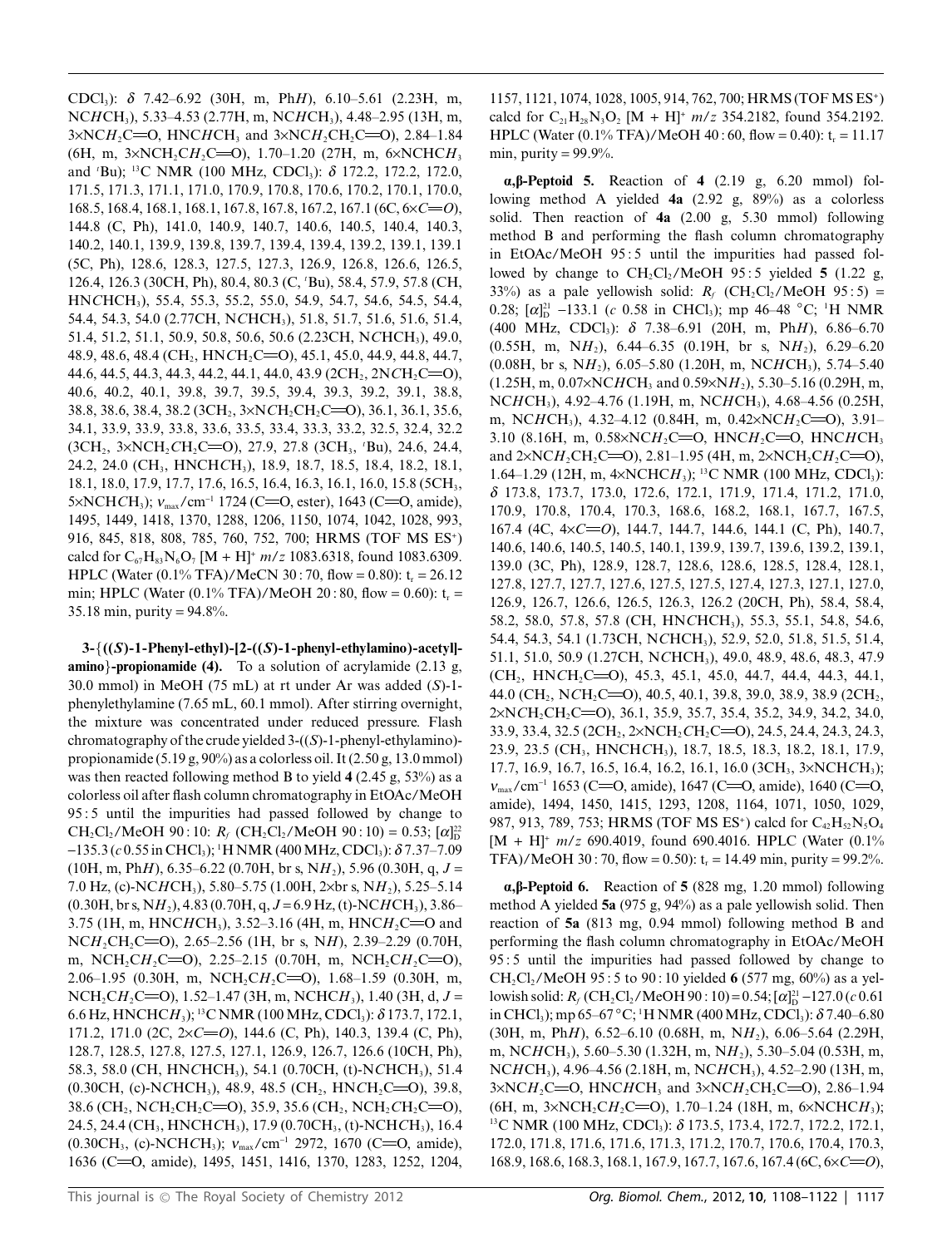144.5, 144.2 (C, Ph), 140.8, 140.6, 140.5, 140.4, 140.3, 140.2, 140.1, 140.0, 139.9, 139.7, 139.6, 139.4, 139.4, 139.2, 139.2, 139.1, 139.0, 138.6 (5C, Ph), 128.8, 128.6, 128.4, 128.1, 127.7, 127.6, 127.5, 127.4, 127.3, 127.2, 127.1, 126.8, 126.7, 126.6, 126.5, 126.4 (30CH, Ph), 58.5, 58.4, 58.2, 58.0 (CH, HNCHCH<sub>3</sub>), 55.6, 55.5, 55.2, 55.0, 54.9, 54.8, 54.6, 54.6, 54.4, 54.3, 54.3, 54.0, 54.0, 53.8, 53.8 (2.71CH, NCHCH<sub>3</sub>), 52.3, 52.0, 51.9, 51.7, 51.6, 51.6, 51.4, 51.3, 51.0, 50.9, 50.7 (2.29CH, NCHCH<sub>3</sub>), 48.8, 48.8, 48.5, 48.5  $(CH_2, HNCH_2C=O), 45.6, 45.3, 45.1, 45.1, 44.9, 44.8, 44.6, 44.3,$ 44.2, 43.9, 43.8 (2CH<sub>2</sub>, 2NCH<sub>2</sub>C=O), 41.2, 41.1, 41.0, 40.7, 40.6, 40.3, 40.3, 40.1, 39.9, 39.7, 39.3, 39.2, 39.1, 38.9, 38.8 (3CH<sub>2</sub>,  $3 \times NCH_2CH_2C = 0$ , 36.5, 36.3, 36.2, 35.9, 35.8, 35.5, 35.4, 35.2, 35.0, 34.9, 34.8, 34.4, 34.2, 34.1, 33.9, 33.8, 33.7, 33.5, 33.4, 33.3, 32.5, 32.3, 32.2, 32.0 (3CH<sub>2</sub>, 3×NCH<sub>2</sub>CH<sub>2</sub>C=O), 24.4, 24.3, 24.2, 24.0, 23.9, 23.7 (CH<sub>3</sub>, HNCHCH<sub>3</sub>), 18.7, 18.6, 18.4, 18.3, 18.2, 18.1, 18.0, 18.0, 17.9, 17.7, 17.4, 17.3, 16.9, 16.9, 16.8, 16.7, 16.6, 16.3, 16.2, 16.1, 16.0, 15.9 (5CH<sub>3</sub>, 5×NCHCH<sub>3</sub>);  $v_{\text{max}}/\text{cm}^{-1}$  1654 (C=0, amide), 1647 (C=0, amide), 1638 (C=0, amide), 1495, 1449, 1421, 1414, 1289, 1205, 1187, 1159, 1054, 1033, 789, 748; HRMS (TOF MS ES<sup>+</sup>) calcd for  $C_{63}H_{76}N_7O_6Na$  [M + H + Na]<sup>2+</sup> m/z 524.7877, found 524.7899. HPLC (Water (0.1% TFA)/MeOH 20:80, flow = 0.60):  $t_r = 11.92$  min, purity = 96.8%.

3-[{2-[tert-Butoxycarbonyl-((S)-1-phenyl-ethyl)-aminol-acetyl}- $((S)-1$ -phenyl-ethyl)-aminol-propionic acid tert-butyl ester (7).  $N$ -Boc protection of 1 (41 mg, 0.10 mmol) following method C yielded 7 (44 mg, 86%) as a colorless oil:  $R_f$  (cyclohexane/EtOAc 70:30) = 0.60;  $[\alpha]_D^{21}$  –58.1 (c 0.52 in CHCl<sub>3</sub>); <sup>1</sup>H NMR (400 MHz, CDCl<sub>3</sub>):  $\delta$  7.37-7.07 (10H, m, PhH), 6.02-5.83 (0.43H, m, NCHCH<sub>3</sub>), 5.70–5.53 (0.55H, m, NCHCH<sub>3</sub>), 5.37–5.21 (0.37H, m, NCHCH<sub>3</sub>), 5.01–4.67 (0.65H, m, NCHCH<sub>3</sub>), 4.30–3.10 (4H, m, NCH<sub>2</sub>C=O and NCH<sub>2</sub>CH<sub>2</sub>C=O), 2.44-1.76 (2H, m, NCH<sub>2</sub>CH<sub>2</sub>C=O), 1.60–1.46 and 1.40–1.32 (15H and 9H, 2×m, 2×NCHCH<sub>3</sub>, Boc and 'Bu); <sup>13</sup>C NMR (100 MHz, CDCl<sub>3</sub>):  $\delta$ 171.1, 169.9, 168.2 (2C,  $2 \times C = 0$ ), 155.7 (C, Boc), 139.6 (2C, Ph), 128.7, 128.5, 128.3, 127.6, 127.5, 127.1, 126.9, 126.5 (10CH, Ph), 80.4, 80.0 (2C, Boc and 'Bu), 54.9, 54.1, 53.1, 53.0, 52.9, 51.7, 51.6, 51.4 (2CH, 2×NCHCH<sub>3</sub>), 45.3, 45.1, 44.8 (CH<sub>2</sub>, NCH<sub>2</sub>C=O), 39.2, 38.4 (CH<sub>2</sub>, NCH<sub>2</sub>CH<sub>2</sub>C=O), 36.3, 34.2  $(CH_2, NCH_2CH_2C=O), 28.4, 28.0, 27.9$  (6CH<sub>3</sub>, Boc and 'Bu), 18.0, 16.9, 16.5 (2CH<sub>3</sub>, 2×NCHCH<sub>3</sub>); v<sub>max</sub>/cm<sup>-1</sup> 2976, 1726 (C=O, ester), 1695 (C=O, Boc), 1667 (C=O, amide), 1497, 1472, 1451, 1418, 1393, 1368, 1325, 1277, 1254, 1213, 1163, 1072, 1042, 866, 847, 783, 764, 748, 700; HRMS (TOF MS ES<sup>+</sup>) calcd for  $C_{30}H_{43}N_2O_5$  [M + H]<sup>+</sup>  $m/z$  511.3166, found 511.3172. HPLC (Water  $(0.1\% \text{ TFA})/ \text{MeCN } 20:80$ , flow = 0.80): t<sub>r</sub> = 16.18 min, purity =  $97.9\%$ .

 $\alpha$ ,  $\beta$ -Peptoid 8. *N*-Boc protection of 2 (112 mg, 0.15 mmol) following method C yielded 8 (106 mg, 83%) as a colorless solid:  $R_f$  (cyclohexane/EtOAc 60:40) = 0.28;  $[\alpha]_D^{21}$  -86.9 (c 0.62 in CHCl<sub>3</sub>); mp 57–59 °C; <sup>1</sup>H NMR (400 MHz, CDCl<sub>3</sub>):  $\delta$  7.41– 6.90 (20H, m, PhH), 6.07–5.82 (1.34H, m, NCHCH<sub>3</sub>), 5.78–5.52  $(0.66H, m, NCHCH<sub>3</sub>), 5.40-5.13 (0.66H, m, NCHCH<sub>3</sub>), 5.00-$ 4.55 (1.34H, m, NCHCH<sub>3</sub>), 4.41-2.99 (8H, m, 2×NCH<sub>2</sub>C=O and  $2 \times NCH_2CH_2C=0$ , 2.78–1.82 (4H, m,  $2 \times NCH_2CH_2C=0$ ), 1.61-1.29 (30H, m,  $4 \times NCHCH_3$ , Boc and 'Bu); <sup>13</sup>C NMR  $(100 \text{ MHz}, \text{CDC1}_3): \delta$  172.3, 172.3, 171.6, 171.4, 171.2, 171.1, 171.0, 170.8, 170.7, 170.6, 170.4, 170.4, 170.1, 170.0, 169.6, 169.2, 168.6, 168.4, 168.0, 167.9, 167.3, 167.2, 167.0 (4C,  $4 \times C = 0$ ), 155.7, 155.6, 155.5 (C, Boc), 141.4, 141.3, 140.9, 140.8, 140.7, 140.6, 140.3, 139.9, 139.7, 139.4, 139.2, 139.0 (4C, Ph), 128.9, 128.8, 128.6, 128.4, 128.2, 128.0, 127.6, 127.5, 127.5, 127.3, 127.1, 127.1, 126.9, 126.8, 126.7, 126.4, 126.2 (20CH, Ph), 80.3, 79.9, 79.8 (2C, Boc and 'Bu), 55.4, 55.1, 54.7, 54.5, 54.2, 54.1, 54.0, 53.9, 53.2, 52.8, 52.8, 51.9, 51.7, 51.5, 51.3, 51.2, 50.8 (4CH, 4xNCHCH<sub>3</sub>), 45.6, 45.5, 45.2, 45.0, 44.9, 44.6, 44.1, 44.0 (2CH<sub>2</sub>,  $2xNCH_2C=0$ , 40.6, 40.1, 39.6, 39.5, 39.3, 39.1, 38.5, 38.3 (2CH<sub>2</sub>, 2×NCH<sub>2</sub>CH<sub>2</sub>C=O), 36.2, 36.2, 35.8, 35.6, 34.2, 34.1, 33.9, 33.6, 33.3, 33.3 (2CH<sub>2</sub>, 2×NCH<sub>2</sub>CH<sub>2</sub>C=O), 28.3, 28.0, 27.9 (6CH<sub>3</sub>, Boc and 'Bu), 18.6, 18.5, 18.4, 18.3, 18.1, 17.9, 17.8, 17.2, 17.1, 16.4, 16.2, 16.0, 15.9, 15.8 (4CH<sub>3</sub>, 4×NCHCH<sub>3</sub>);  $v_{\text{max}}/\text{cm}^{-1}$  2976, 1724 (C=O, ester), 1692 (C=O, Boc), 1659 (C=O, amide), 1497, 1451, 1418, 1393, 1368, 1319, 1287, 1277, 1254, 1209, 1165, 1072, 1042, 1028, 993, 864, 847, 783, 752; HRMS (TOF MS ES<sup>+</sup>) calcd for  $C_{51}H_{67}N_4O_7$  [M + H]<sup>+</sup> m/z 847.5010, found 847.5024. HPLC (Water (0.1% TFA)/MeCN 20:80, flow = 0.80):  $t_r = 29.42$  min, purity =  $98.1\%$ .

 $\alpha$ ,  $\beta$ -Peptoid 9. *N*-Boc protection of 3 (108 mg, 0.10 mmol) following method C yielded  $9(110 \text{ mg}, 93\%)$  as a colorless solid:  $R_f$  (EtOAc) = 0.82; [ $\alpha$ ]<sup>21</sup> -90.3 (c 0.65 in CHCl<sub>3</sub>); mp 71–74 °C; <sup>1</sup>H NMR (400 MHz, CDCl<sub>3</sub>):  $\delta$  7.45–6.88 (30H, m, Ph*H*), 6.10–5.52  $(2.88H, m, NCHCH<sub>3</sub>), 5.35-4.50 (3.12H, m, NCHCH<sub>3</sub>), 4.45-$ 2.95 (12H, m,  $3 \times NCH_2C = O$  and  $3 \times NCH_2CH_2C = O$ ), 2.77-1.85 (6H, m,  $3 \times NCH$ ,  $CH_2C = 0$ ), 1.71–1.21 (36H, m,  $6 \times NCHCH_3$ , Boc and 'Bu); <sup>13</sup>C NMR (100 MHz, CDCl<sub>3</sub>):  $\delta$  172.4, 171.5, 171.3, 171.2, 171.1, 170.7, 170.7, 170.3, 170.0, 169.6, 168.9, 168.9, 168.5,  $168.4, 168.1, 167.9, 167.7, 167.3, 167.1, 167.0$  (6C,  $6 \times C = 0$ ), 155.7, 155.6, 155.5 (C, Boc), 141.4, 141.3, 141.2, 140.8, 140.6, 140.3, 140.1, 139.8, 139.4, 139.2, 138.9 (6C, Ph), 128.8, 128.8, 128.6, 128.4, 128.2, 128.2, 127.6, 127.5, 127.4, 127.0, 126.9, 126.7, 126.7, 126.5, 126.4, 126.3 (30CH, Ph), 79.9, 79.7, 79.6 (2C, Boc and 'Bu), 55.7, 55.5, 55.3, 55.0, 54.5, 54.5, 54.2, 53.3, 53.2 (3.12CH, NCHCH<sub>3</sub>), 51.8, 51.6, 51.5, 51.4, 51.2, 51.1, 50.9, 50.8, 50.7 (2.88CH, NCHCH<sub>3</sub>), 45.5, 44.9, 44.8, 44.7, 44.5, 44.2, 44.0, 43.9  $(3CH<sub>2</sub>, 3\times NCH<sub>2</sub>C=O), 40.7, 40.6, 40.3, 40.1, 39.4, 39.2, 39.1,$ 39.0, 38.5, 38.3 (3CH<sub>2</sub>, 3×NCH<sub>2</sub>CH<sub>2</sub>C=O), 36.2, 35.6, 34.2, 34.0, 33.5, 33.4, 33.3, 33.2 (3CH<sub>2</sub>, 3×NCH<sub>2</sub>CH<sub>2</sub>C=O), 28.3, 27.9, 27.9, 27.3 (6CH<sub>3</sub>, Boc and 'Bu), 18.8, 18.7, 18.6, 18.4, 18.3, 18.2, 18.1, 18.0, 17.9, 17.7, 17.2, 17.1, 16.4, 16.3, 16.2, 16.0, 15.9, 15.8 (6CH<sub>3</sub>, 6×NCHCH<sub>3</sub>);  $v_{\text{max}}$ /cm<sup>-1</sup> 2978, 1722 (C=O, ester), 1690 (C=O, Boc), 1657 (C=O, amide), 1649 (C=O, amide), 1497, 1449, 1418, 1368, 1281, 1256, 1206, 1165, 1119, 1072, 1028, 993, 914, 845, 783, 752, 700; HRMS (TOF MS ES<sup>+</sup>) calcd for  $C_{72}H_{91}N_6O_9$  $[M + H]^+$  m/z 1183.6848, found 1183.6898. HPLC (Water (0.1%) TFA)/MeCN 10:90, flow = 0.80):  $t_r = 17.82$  min, purity = 94.8%.

3-[{2-[tert-Butoxycarbonyl-((S)-1-phenyl-ethyl)-aminol-acetyl}- $((S)-1$ -phenyl-ethyl)-aminol-propionamide  $(10)$ . N-Boc protection of 4 (88 mg, 0.249 mmol) following method C yielded 10 (111 mg, 98%) as a colorless solid:  $R_f$  (CH<sub>2</sub>Cl<sub>2</sub>/MeOH 90:10) = 0.57;  $[\alpha]_D^{23}$  -73.0 (c 0.64 in CHCl<sub>3</sub>); mp 44-46 °C; <sup>1</sup>H NMR (400 MHz, CDCl<sub>3</sub>):  $\delta$  7.36-7.04 (10H, m, PhH), 6.60–6.48 (0.62H, m, NH<sub>2</sub>), 6.01–5.06 (2.51H, m, 0.69×NH<sub>2</sub> and 1.13×NCHCH<sub>3</sub>), 5.00–4.73 (0.87H, m, NCHCH<sub>3</sub>), 4.22–3.16 (4H, m, NCH<sub>2</sub>C=O and NCH<sub>2</sub>CH<sub>2</sub>C=O), 2.62-1.90 (2H, m, NCH<sub>2</sub>CH<sub>2</sub>C=O), 1.62-1.36 (15H, m, 2×NCHCH<sub>3</sub> and Boc); <sup>13</sup>C NMR (100 MHz, CDCl<sub>3</sub>):  $\delta$  173.9, 173.7, 169.1, 168.7 (2C,  $2 \times C = 0$ , 155.8, 155.6 (C, Boc), 141.6, 141.4, 141.4, 141.3, 139.3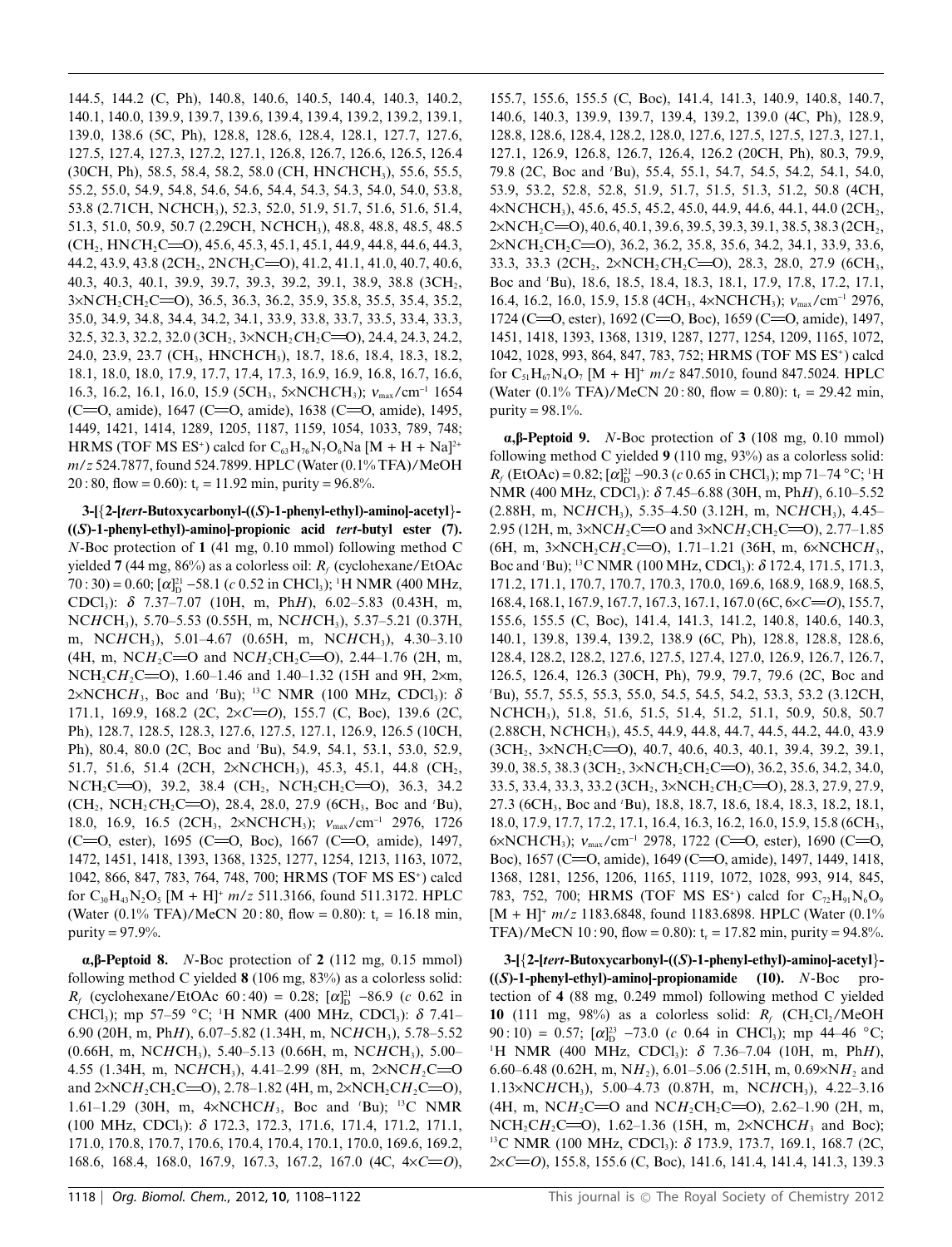(2C, Ph), 128.7, 128.5, 128.3, 127.8, 127.5, 127.2, 126.8, 126.7, 126.6 (10CH, Ph), 80.5, 80.3, 80.1, 80.0, 79.9, 79.8 (2C, Boc), 55.1, 55.0, 54.4, 54.2, 54.0, 53.2, 52.9, 52.8, 52.7, 51.6, 51.5, 51.4  $(2CH, 2\times NCHCH_3)$ , 45.7, 45.5, 45.4, 45.3, 45.0, 44.9, 44.8 (CH<sub>2</sub>,  $NCH_2C=O$ , 40.1, 38.8 (CH<sub>2</sub>,  $NCH_2CH_2C=O$ ), 36.1, 35.9, 35.9, 35.8, 35.7, 35.6, 35.5 (CH<sub>2</sub>, NCH<sub>2</sub>CH<sub>2</sub>C=O), 28.4 (3CH<sub>3</sub>, Boc), 18.1, 17.8, 16.3 (2CH<sub>3</sub>, 2×NCHCH<sub>3</sub>); v<sub>max</sub>/cm<sup>-1</sup> 2979, 1700 (C=0, Boc), 1665 (C=0, amide), 1654 (C=0, amide), 1496, 1449, 1399, 1365, 1331, 1276, 1254, 1215, 1166, 1136, 1071, 1043, 1028, 997, 953, 918, 864, 811, 787, 762, 748; HRMS (TOF MS ES<sup>+</sup>) calcd for C<sub>26</sub>H<sub>36</sub>N<sub>3</sub>O<sub>4</sub> [M + H]<sup>+</sup>  $m/z$  454.2706, found 454.2726. HPLC (Water  $(0.1\%$  TFA)/MeOH 20:80, flow = 0.60):  $t_r = 11.12$  min, purity = 99.2%.

 $\alpha$ ,  $\beta$ -Peptoid 11. *N*-Boc protection of 5 (106 mg, 0.154 mmol) following method C yielded 11 (118 mg,  $97\%$ ) as a colorless solid:  $R_f$  (CH<sub>2</sub>Cl<sub>2</sub>/MeOH 95:5) = 0.42;  $[\alpha]_D^{23}$  -105.8 (c 0.62) in CHCl<sub>3</sub>); mp 56–58 °C; <sup>1</sup>H NMR (400 MHz, CDCl<sub>3</sub>):  $\delta$ 7.38-6.87 (20H, m, PhH), 6.64-6.08 (0.22H, m, NH<sub>2</sub>), 6.08-5.70 (1.49H, m, NCHCH<sub>3</sub>), 5.70–5.10 (2.75H, m, 0.89×NH<sub>2</sub> and  $0.97 \times NCHCH_3$ , 5.00–4.58 (1.54H, m, NCHCH<sub>3</sub>), 4.48–3.02 (8H, m,  $2 \times NCH_2C = O$  and  $2 \times NCH_2CH_2C = O$ ),  $2.86-2.00$  (4H, m,  $2 \times NCH_2CH_2C = 0$ , 1.70–1.23 (21H, m,  $4 \times NCHCH_3$  and Boc); <sup>13</sup>C NMR (100 MHz, CDCl<sub>3</sub>):  $\delta$  174.3, 174.0, 172.2, 171.8, 171.5, 171.4, 169.2, 168.9, 168.7, 168.6, 168.0, 167.8, 167.6 (4C,  $4 \times C = 0$ ), 155.9, 155.7, 155.5 (C, Boc), 141.3, 141.1, 141.0, 140.7, 140.5, 139.6, 139.5, 139.2 (4C, Ph), 128.9, 128.8, 128.7, 128.6, 128.5, 128.4, 128.3, 128.2, 128.1, 127.8, 127.7, 127.5, 127.4, 127.3, 127.3, 127.1, 127.0, 126.8, 126.6, 126.4 (20CH, Ph), 80.6, 80.1, 80.0, 79.8 (C, Boc), 55.2, 55.0, 54.9, 54.6, 54.5, 54.4, 54.3, 52.0, 51.5, 51.4, 51.0, 50.9 (4CH, 4×NCHCH<sub>3</sub>), 45.3, 45.2, 45.1, 45.0, 44.5, 44.2, 44.0 (2CH<sub>2</sub>, 2×NCH<sub>2</sub>C=O), 41.1, 40.9, 40.1, 40.0, 39.0, 38.8 (2CH<sub>2</sub>, 2×NCH<sub>2</sub>CH<sub>2</sub>C=O), 36.3, 35.9, 35.4, 35.3, 35.0, 33.6, 33.4 (2CH<sub>2</sub>, 2×NCH<sub>2</sub>CH<sub>2</sub>C=O), 28.4, 28.3 (3CH<sub>3</sub>, Boc), 18.3, 17.9, 17.7, 16.7, 16.2, 16.0 (4CH<sub>3</sub>, 4×NCHCH<sub>3</sub>);  $v_{\text{max}}/\text{cm}^{-1}$  2978, 1683, 1653 (C=O, amide), 1648 (C=O, amide), 1496, 1449, 1412, 1399, 1366, 1334, 1284, 1276, 1254, 1205, 1166, 1128, 1072, 1028, 993, 918, 858, 787, 758, 474; HRMS (TOF MS ES<sup>+</sup>) calcd for  $C_{47}H_{60}N_5O_6$  [M + H]<sup>+</sup>  $m/z$  790.4538, found 790.4520. HPLC (Water  $(0.1\% \text{ TFA})/ \text{MeOH } 20:80$ , flow = 0.60): t<sub>r</sub> = 26.56 min, purity =  $97.9\%$ .

 $\alpha$ ,  $\beta$ -Peptoid 12. *N*-Boc protection of 6 (103 mg, 0.100 mmol) following method C yielded  $12$  (108 mg, 96%) as a colorless solid:  $R_f$  (CH<sub>2</sub>Cl<sub>2</sub>/MeOH 95:5) = 0.26;  $[\alpha]_D^{22}$  -100.0 (c 0.65 in CHCl<sub>3</sub>); mp 66–68 °C; <sup>1</sup>H NMR (400 MHz, CDCl<sub>3</sub>):  $\delta$  7.60–6.82  $(30H, m, PhH), 6.73–6.12 (0.22H, m, NH<sub>2</sub>), 6.07–4.54 (7.78H, m,$ 0.89×N $H_2$  and 6×NCHCH<sub>3</sub>), 4.47–3.06 (12H, m, 3×NCH<sub>2</sub>C=O and  $3 \times NCH_2CH_2C=0$ , 3.00–1.85 (6H, m,  $3 \times NCH_2CH_2C=0$ ), 1.70–1.20 (27H, m,  $6 \times NCHCH_3$  and Boc); <sup>13</sup>C NMR (100 MHz, CDCl<sub>3</sub>):  $\delta$  172.7, 172.6, 172.3, 171.9, 171.8, 171.7, 171.6, 171.4,  $171.3, 168.9, 168.6, 168.4, 168.1, 167.9, 167.7, 167.5 (6C, 6 \times C = 0),$ 155.6 (C, Boc), 141.4, 141.0, 140.8, 140.7, 140.5, 140.3, 140.2, 139.9, 139.5, 139.4, 139.1, 139.0 (6C, Ph), 128.7, 128.6, 128.5, 128.4, 128.4, 128.2, 127.9, 127.7, 127.6, 127.5, 127.4, 127.3, 127.1, 127.1, 127.0, 126.8, 126.7, 126.6, 126.5, 126.4 (30CH, Ph), 80.1, 80.0, 79.9, 79.9, 79.8 (C, Boc), 55.6, 55.5, 55.4, 55.3, 55.1, 55.1, 54.9, 54.8, 54.7, 54.5, 54.4, 54.4, 54.2, 54.0, 53.9, 53.8, 53.8, 53.7 (3.27CH, NCHCH<sub>3</sub>), 53.3, 53.3, 53.2, 53.1, 52.4, 52.3, 52.1, 52.0, 51.7, 51.5, 51.5, 51.1, 51.0, 50.8, 50.6, 50.5 (2.73CH, NCHCH<sub>3</sub>),

45.5, 45.3, 45.2, 45.2, 45.1, 45.0, 44.9, 44.8, 44.7, 44.6, 44.5, 44.4, 44.3, 44.1, 44.0 (3CH<sub>2</sub>, 3×NCH<sub>2</sub>C=O), 40.9, 40.9, 40.7, 40.6, 40.2, 40.0, 39.9, 39.4, 39.2, 39.0, 38.9, 38.8, 38.7, 38.4 (3CH<sub>2</sub>, 3×NCH<sub>2</sub>CH<sub>2</sub>C=O), 36.3, 36.1, 35.9, 35.8, 35.7, 35.6, 35.4, 35.2, 35.0, 34.4, 34.2, 34.0, 33.8, 33.7, 33.6, 33.6, 33.5, 33.3, 32.4, 32.3, 32.1, 31.9, 31.8, 29.2 (3CH<sub>2</sub>, 3×NCH<sub>2</sub>CH<sub>2</sub>C=O), 28.3 (3CH<sub>3</sub>, Boc), 18.8, 18.7, 18.5, 18.3, 18.1, 17.9, 17.8, 17.7, 17.4, 17.0, 16.9, 16.8, 16.6, 16.3, 16.1 (6CH<sub>3</sub>, 6×NCHCH<sub>3</sub>);  $v_{\text{max}}/\text{cm}^{-1}$  2976, 1683, 1655 (C=O, amide), 1648 (C=O, amide), 1496, 1449, 1423, 1366, 1331, 1293, 1257, 1207, 1165, 1072, 1063, 1056, 1045, 1028, 996, 918, 786, 757, 750; HRMS (TOF MS ES<sup>+</sup>) calcd for  $C_{68}H_{83}N_7O_8Na_2$  [M + 2Na]<sup>2+</sup>  $m/z$  585.8049, found 585.8057. HPLC (Water (0.1% TFA)/MeOH 10:90, flow = 0.75):  $t_r = 10.25$ min, purity =  $97.5\%$ .

 ${[(2-Carboxy-ethyl)-(S)-1-phenyl-ethyl)-carbamoyl]-methyl}$ - $((S)-1$ -phenyl-ethyl)-ammonium trifluoro-acetate  $(13-TFA)$ . Reaction of 1 (41 mg, 0.100 mmol) following method D yielded **13**.TFA (47 mg, 100%) as a colorless solid:  $[\alpha]_D^{22}$  -91.3 (c 0.61) in CHCl<sub>3</sub>); mp 27-29 °C; <sup>1</sup>H NMR (400 MHz, CDCl<sub>3</sub>):  $\delta$ 7.58–7.06 (10H, m, PhH), 5.77 (0.04H, q,  $J = 6.9$  Hz, (c)-NCHCH<sub>3</sub>), 5.58 (0.37H, q,  $J = 6.9$  Hz, (c)-NCHCH<sub>3</sub>), 4.85– 4.80 (0.07H, m, (t)-NCHCH<sub>3</sub>), 4.67 (0.52H, q,  $J = 6.7$  Hz, (t)-NCHCH<sub>3</sub>), 4.58-4.44 (1H, m, HNCHCH<sub>3</sub>), 4.11-3.78 (2H, m, HNCH<sub>2</sub>C=O), 3.51-3.10 (2H, m, NCH<sub>2</sub>CH<sub>2</sub>C=O), 2.34-2.98 (2H, m, NCH, CH, C=O), 1.81–1.73 (3H, m, HNCHCH<sub>3</sub>), 1.64–1.45 (3H, m, NCHCH<sub>3</sub>); <sup>13</sup>C NMR (100 MHz, CDCl<sub>3</sub>):  $\delta$  174.9, 173.5, 165.5, 165.1 (2C, 2×C=O), 161.6 (C, q, J = 37.0 Hz,  $CF_3C = 0$ , 138.7, 138.1, 135.1, 135.0 (2C, Ph), 129.7, 129.7, 129.4, 129.3, 128.9, 128.7, 128.3, 128.0, 128.0, 127.2, 126.6 (10CH, Ph), 116.0 (C, q,  $J = 290.9$  Hz,  $CF_3C=0$ ), 59.2, 59.1 (CH, HNCHCH<sub>3</sub>), 55.1 (0.59CH, NCHCH<sub>3</sub>), 53.1  $(0.41CH, NCHCH<sub>3</sub>), 46.0 (CH<sub>2</sub>, HNCH<sub>2</sub>CC=O), 39.4, 39.0 (CH<sub>2</sub>,$  $NCH_2CH_2C=0$ , 33.8, 33.4 (CH<sub>2</sub>, NCH<sub>2</sub>CH<sub>2</sub>C=O), 19.6, 19.3, 17.5, 16.3 (2CH<sub>3</sub>, 2×NCHCH<sub>3</sub>);  $v_{\text{max}}/\text{cm}^{-1}$  2983, 1721 (C=O, acid), 1654 (C=O, amide), 1498, 1457, 1426, 1387, 1311, 1193, 1137, 1071, 1033, 916, 835, 798, 765, 720; HRMS (TOF MS ES<sup>+</sup>) calcd for C<sub>21</sub>H<sub>27</sub>N<sub>2</sub>O<sub>3</sub> [M-TFA + H]<sup>+</sup>  $m/z$  355.2016, found 355.2017. HPLC (Water (0.1% TFA)/MeOH 30:70, flow = 0.50):  $t_r = 7.23$  min, purity = 98.3%.

 $\alpha$ ,  $\beta$ -Peptoid (14. TFA). Reaction of 2 (37 mg, 0.050 mmol) following method D yielded 14.TFA (40 mg, 100%) as a pale yellowish solid:  $[\alpha]_D^{21}$  -101.7 (c 0.53 in CHCl<sub>3</sub>); mp 57-60 °C; <sup>1</sup>H NMR (400 MHz, CDCl<sub>3</sub>):  $\delta$  7.52–6.85 (20H, m, PhH), 6.04–5.54 (1.49H, m, NCHCH<sub>3</sub>), 5.08–4.60 (1.51H, m, NCHCH<sub>3</sub>), 4.56-2.90 (9H, m, HNCHCH<sub>3</sub>, 2×NCH<sub>2</sub>C=O and  $2 \times NCH_2CH_2C=0$ , 2.64–2.10 (4H, m,  $2 \times NCH_2CH_2C=0$ ), 1.81–1.20 (12H, m,  $4 \times NCHCH_3$ ); <sup>13</sup>C NMR (100 MHz, CDCl<sub>3</sub>): 8 174.7, 174.6, 173.5, 173.2, 172.6, 172.2, 171.8, 171.5, 170.9, 168.5, 168.3, 168.2, 167.9, 165.5, 165.4, 164.8 (4C,  $4 \times C = 0$ ), 161.3 (C, q,  $J = 37.4$  Hz,  $CF_3C=O$ ), 140.5, 140.4, 140.1, 140.0, 139.6, 139.4, 139.3, 139.1, 138.7, 135.2, 135.0, 135.0, 134.9, 134.8 (4C, Ph), 130.0, 129.8, 129.8, 129.7, 129.6, 129.4, 129.4, 129.0, 128.9, 128.8, 128.7, 128.6, 128.4, 128.3, 128.2, 128.0, 127.9, 127.8, 127.7, 127.6, 127.5, 127.4, 127.4, 127.1, 126.7, 126.6, 126.5, 126.4, 126.2 (20CH, Ph), 115.9 (C, q,  $J = 289.2$  Hz,  $CF_3C=0$ ), 59.2, 59.1, 59.0 (CH, HNCHCH<sub>3</sub>), 56.0, 55.5, 55.4, 55.3, 55.2, 55.1, 55.0, 54.5 (1.51CH, NCHCH<sub>3</sub>), 53.5, 53.2, 53.0, 52.9, 51.5, 51.4, 51.3  $(1.49CH, NCHCH<sub>3</sub>), 46.1, 46.0, 45.9, 45.8, 45.7, 45.6, 45.5, 45.3,$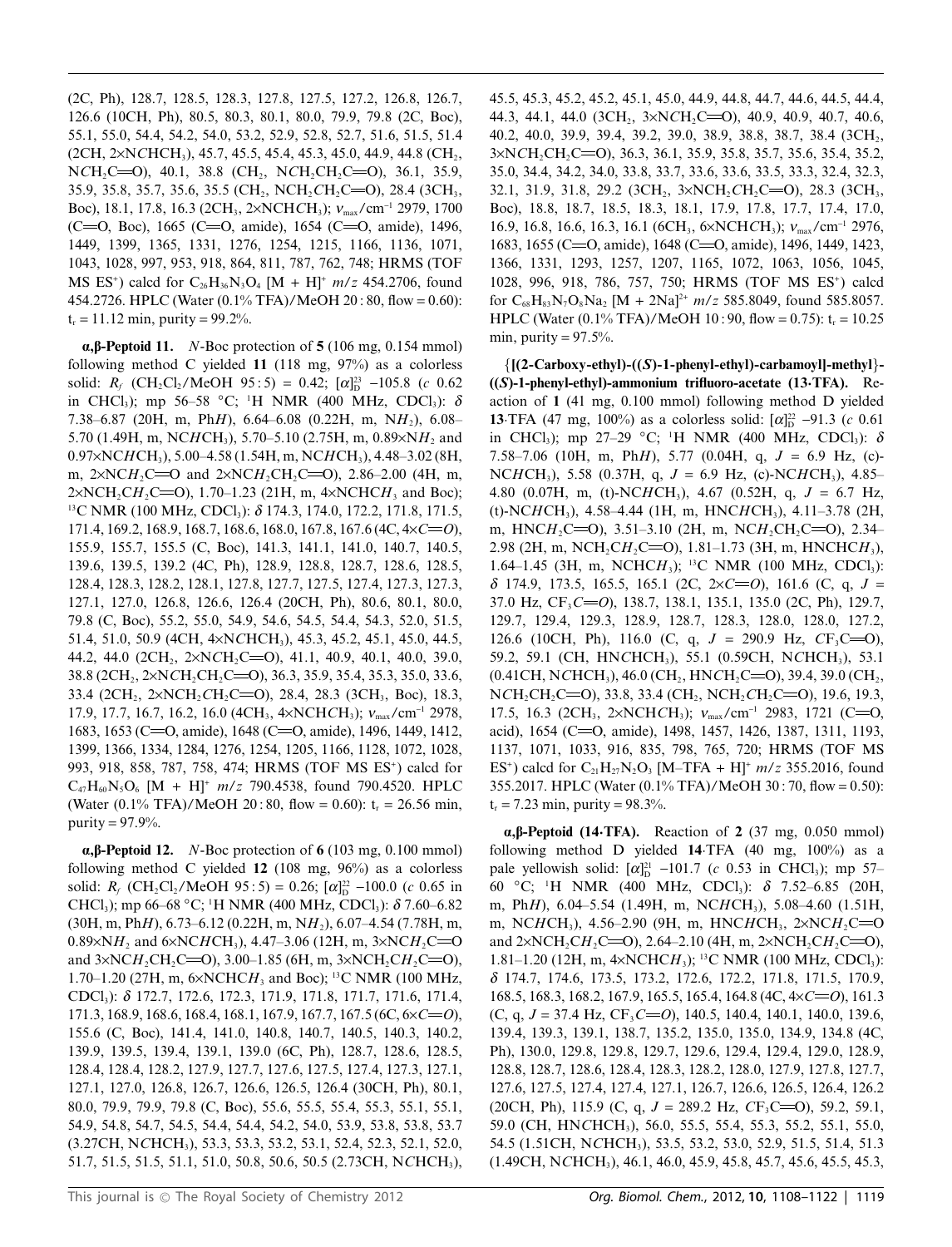45.2, 45.1, 45.0, 44.7, 44.5, 44.4, 44.2, 44.0 (CH<sub>2</sub>, HNCH<sub>2</sub>C=O), 41.3, 41.1, 40.7, 40.6, 40.4, 40.2, 40.1, 40.0, 39.8, 39.4, 39.3, 39.3, 39.1, 39.0, 38.9, 38.7 (2CH<sub>2</sub>, 2×NCH<sub>2</sub>CH<sub>2</sub>C=O), 34.4, 34.0, 33.9, 33.8, 33.6, 32.6, 32.3, 31.8 (2CH<sub>2</sub>, 2×NCH<sub>2</sub>CH<sub>2</sub>C=O), 19.9, 19.6, 19.5, 19.4, 19.3, 18.5, 18.4, 18.1, 18.1, 17.8, 17.7, 16.9, 16.5, 16.3, 16.1, 16.0 (4CH<sub>3</sub>, 4×NCHCH<sub>3</sub>);  $v_{\text{max}}$ /cm<sup>-1</sup> 1728 (C=O, acid), 1654 (C=O, amide), 1647 (C=O, amide), 1497, 1453, 1420, 1383, 1299, 1200, 1183, 1176, 1136, 1073, 1042, 1029, 983, 916, 833, 798, 749; HRMS (TOF MS ES<sup>+</sup>) calcd for  $C_{42}H_{51}N_4O_5$  [M-TFA + H]<sup>+</sup> m/z 691.3859, found 691.3871. HPLC (Water (0.1% TFA)/MeOH 20:80, flow = 0.60):  $t_r = 7.06$  min, purity = 96.2%.

 $\alpha$ ,  $\beta$ -Peptoid (15.TFA). Reaction of 3 (54 mg, 0.050 mmol) following method D yielded 15.TFA  $(57 \text{ mg}, 100\%)$  as a colorless solid:  $[\alpha]_D^{21}$  -102.4 (c 0.83 in CHCl<sub>3</sub>); mp 63–66 °C; <sup>1</sup>H NMR  $(400 \text{ MHz}, \text{CDC1}_3)$ :  $\delta$  7.52–6.75 (30H, m, PhH), 6.05–5.55 (2.23H, m, NCHCH<sub>3</sub>), 5.16–4.54 (2.77H, m, NCHCH<sub>3</sub>), 4.53–3.04 (13H, m, HNCHCH<sub>3</sub>,  $3 \times NCH_2C = 0$  and  $3 \times NCH_2CH_2C = 0$ ), 2.83-1.86 (6H, m,  $3 \times NCH_2CH_2C=O$ ), 1.84-1.20 (18H, m, m,  $6 \times NCHCH_3$ ; Due to the limited amount of product available satisfactory <sup>13</sup>C NMR spectra could not be obtained;  $v_{\text{max}}/cm^{-1}$ 1728 (C=O, acid), 1654 (C=O, amide), 1651 (C=O, amide), 1646 (C=0, amide), 1497, 1449, 1420, 1380, 1295, 1171, 1076, 1043, 1029, 983, 913, 843, 814, 793, 762; HRMS (TOF MS ES<sup>+</sup>) calcd for C<sub>63</sub>H<sub>75</sub>N<sub>6</sub>O<sub>7</sub>Na [M-TFA + Na + H]<sup>2+</sup>  $m/z$  525.2797, found 525.2808. HPLC (Water  $(0.1\%$  TFA)/MeOH 20:80, flow = 0.60):  $t_r = 13.55$  min, purity = 93.6%.

 $\alpha$ ,  $\beta$ -Peptoid 16. To a solution of 2 (1.12 g, 1.50 mmol) in  $CH_2Cl_2$  (15 mL) at rt under Ar was added TFA (15 mL) and the resulting mixture was stirred for 1.5 h at rt. The solvents were evaporated under reduced pressure and the residue was dried in *vacuo*. The residue was dissolved in dioxane (8.25 mL)) and 0.5 M aq. NaOH (8.25 mL) at  $0^{\circ}$ C. 20% aq. NaOH was added dropwise until the mixture turned basic. Boc<sub>2</sub>O (360 mg, 1.65 mmol) was added and stirring was continued overnight while allowing to warm slowly to rt. The dioxane was then evaporated under reduced pressure and 1 M HCl (35 mL) and  $CH_2Cl_2$  (80 mL) were added. The organic layer was isolated and the aqueous layer was extracted with  $CH_2Cl_2$  (2 × 35 mL). The combined organic layers were dried over MgSO<sub>4</sub>, filtered and concentrated under reduced pressure. Flash chromatography of the residue yielded 16 (901 mg,  $76\%$ ) as a colorless solid:  $R_f$  (CH<sub>2</sub>Cl<sub>2</sub>/MeOH 95 : 5) = 0.41; [ $\alpha$ ]<sup>21</sup> – 97.6 (c 0.68 in CHCl<sub>3</sub>); mp 71–74 °C; <sup>1</sup>H NMR (400 MHz, CDCl<sub>3</sub>):  $\delta$  7.42– 6.85 (20H, m, PhH), 6.07-5.77 (1.44H, m, NCHCH<sub>3</sub>), 5.71-5.54  $(0.59H, m, NCHCH<sub>3</sub>), 5.37-5.18 (0.65H, m, NCHCH<sub>3</sub>), 4.95-$ 4.47 (1.58H, m, 1.32×NCHCH<sub>3</sub> and 0.13×NCH<sub>2</sub>C=O), 4.37–3.12  $(7.74H, m, 1.87 \times NCH_2C=O$  and  $2 \times NCH_2CH_2C=O$ ), 2.90–1.95  $(4H, m, 2 \times NCH_2CH_2C=O)$ , 1.66–1.26 (21H, m, 4×NCHCH, and Boc); <sup>13</sup>C NMR (100 MHz, CDCl<sub>3</sub>):  $\delta$  174.6, 174.5, 173.7, 173.3,  $172.5, 172.4, 171.7, 169.0, 168.9, 168.5, 168.1, 167.9$  (4C,  $4 \times C = 0$ ), 155.8, 155.6 (C, Boc), 141.9, 141.4, 141.1, 140.5, 140.1, 139.7, 139.6, 139.3, 139.2, 139.0, 138.8 (4C, Ph), 128.9, 128.7, 128.7, 128.4, 128.4, 128.3, 127.7, 127.6, 127.4, 127.3, 127.1, 127.0, 126.8, 126.7, 126.5 (20CH, Ph), 81.2, 80.1 (C, Boc), 55.3, 55.2, 55.0, 54.8, 54.8, 54.7, 54.6, 54.4, 54.1, 53.2, 53.1, 52.5, 51.7, 51.5, 51.4, 51.3, 51.0, 50.8 (4CH, 4×NCHCH<sub>3</sub>), 45.6, 45.5, 45.3, 45.2, 45.0, 44.6, 44.2, 43.9, 43.7 (2CH<sub>2</sub>, 2×NCH<sub>2</sub>C=O), 40.8, 40.0, 39.7, 39.0, 38.8, 38.4 (2CH<sub>2</sub>, 2×NCH<sub>2</sub>CH<sub>2</sub>C=O), 34.8, 34.6, 34.4, 33.8, 33.5, 33.2 (2CH<sub>2</sub>, 2xNCH<sub>2</sub>CH<sub>2</sub>C=O), 28.3 (3CH<sub>3</sub>, Boc), 18.7, 18.5,

18.3, 18.3, 18.0, 17.9, 17.7, 17.6, 17.4, 17.2, 17.1, 16.9, 16.6, 16.4, 16.4, 16.2, 16.0 (4CH<sub>3</sub>, 4×NCHCH<sub>3</sub>);  $v_{\text{max}}$ /cm<sup>-1</sup> 2978, 1730 (C=O, acid), 1692 (C=O, Boc), 1654 (C=O, amide), 1496, 1451, 1399, 1367, 1332, 1284, 1254, 1206, 1164, 1071, 1044, 1028, 994, 916, 862, 793, 751, 700; HRMS (TOF MS ES<sup>+</sup>) calcd for  $C_{47}H_{59}N_4O_7$  $[M + H]^+$  m/z 791.4384, found 791.4392. HPLC (Water  $(0.1\%$ ) TFA)/MeCN 30:70, flow = 0.80):  $t_r = 17.46$  min, purity = 99.9%

 $\alpha$ ,  $\beta$ -Peptoid 17. Coupling of 16 (317 mg, 0.401 mmol) with 2  $(299 \text{ mg}, 0.400 \text{ mmol})$  following method E and performing the flash column chromatography in EtOAc to EtOAc/MeOH 97:3 yielded 17 (536 mg, 88%) as a colorless solid:  $R_f$  (EtOAc/MeOH  $97:3$  = 0.86. The following analytical data were obtained using a sample purified by prep-HPLC:  $\lceil \alpha \rceil^2$  –94.5 (c 0.48 in CHCl<sub>3</sub>); mp 75–78 °C; <sup>1</sup>H NMR (400 MHz, CDCl<sub>3</sub>):  $\delta$  7.42– 6.88 (40H, m, PhH), 6.10–5.52 (3.75H, m, NCHCH<sub>3</sub>), 5.34– 4.52 (4.25H, m, NCHCH<sub>3</sub>), 4.44–2.98 (16H, m,  $4 \times NCH_2C = O$ and  $4 \times NCH_2CH_2C=0$ , 2.74–1.79 (8H, m,  $4 \times NCH_2CH_2C=0$ ), 1.71–1.14 (42H, m,  $8 \times NCHCH_3$ , Boc and 'Bu); <sup>13</sup>C NMR (100 MHz, CDCl<sub>3</sub>): δ 172.2, 172.1, 172.0, 171.8, 171.5, 171.5, 171.2, 171.0, 170.9, 170.8, 170.5, 170.2, 169.9, 169.5, 169.4, 169.3, 168.8, 168.8, 168.7, 168.6, 168.4, 168.3, 168.2, 168.1, 168.0, 167.9,  $167.8$ ,  $167.6$ ,  $167.3$ ,  $167.2$ ,  $167.1$ ,  $166.9$ ,  $166.8$  (8C,  $8 \times C = 0$ ),  $155.5$ , 155.4 (C, Boc), 141.2, 141.1, 140.9, 140.7, 140.6, 140.4, 140.3, 140.2, 140.0, 139.9, 139.8, 139.6, 139.6, 139.5, 139.4, 139.3, 139.2, 139.0 (8C, Ph), 128.5, 128.3, 128.1, 127.8, 127.4, 127.3, 127.3, 127.2, 127.0, 126.9, 126.6, 126.3, 126.2 (40CH, Ph), 79.7, 79.6 (2C, Boc and 'Bu), 55.6, 55.5, 55.4, 55.3, 55.2, 54.9, 54.8, 54.5, 54.3, 54.2, 54.2, 54.1, 53.3, 53.2, 53.0 (4.25CH, NCHCH<sub>3</sub>), 51.6, 51.5, 51.3, 51.2, 51.2, 51.1, 51.0, 50.9, 50.7, 50.6 (3.75CH, NCHCH<sub>3</sub>), 45.4, 44.8, 44.7, 44.5, 44.4, 44.3, 44.2, 44.2, 44.1, 44.0, 43.8 (4CH<sub>2</sub>, 4×NCH<sub>2</sub>C=O), 40.6, 40.4, 40.1, 40.1, 39.9, 39.7, 39.5, 39.3, 39.1, 39.0, 38.9, 38.8, 38.5, 38.3, 38.1, 38.1 (4CH<sub>2</sub>, 4×NCH<sub>2</sub>CH<sub>2</sub>C=O), 36.0, 35.9, 35.8, 35.5, 34.0, 33.8, 33.7, 33.4, 33.3, 33.2, 33.0, 32.9, 32.4, 32.2, 31.9 (4CH<sub>2</sub>, 4×NCH<sub>2</sub>CH<sub>2</sub>C=O), 28.2, 27.8, 27.8 (6CH<sub>3</sub>, Boc and 'Bu), 19.1, 19.1, 19.0, 18.9, 18.7, 18.6, 18.5, 18.4, 18.2, 18.1, 18.0, 17.9, 17.7, 17.6, 17.1, 17.0, 16.7, 16.6, 16.3, 16.2, 16.1, 15.9 (8CH<sub>3</sub>, 8×NCHCH<sub>3</sub>);  $v_{\text{max}}/\text{cm}^{-1}$  1724 (C=O, ester), 1718 (C=O, ester), 1691 (C=O, Boc), 1654 (C=O, amide), 1646 (C=0, amide), 1496, 1450, 1420, 1413, 1407, 1367, 1332, 1285, 1253, 1205, 1201, 1164, 1159, 1075, 1045, 1029, 993, 916, 845, 788, 752; HRMS (TOF MS ES<sup>+</sup>) calcd for  $C_{93}H_{114}N_8O_{11}$  [M + 2H]<sup>2+</sup>  $m/z$  760.4377, found 760.4440. Original sample: HPLC (Water  $(0.1\% \text{ TFA})/$ MeCN 10:90, flow = 0.80): t<sub>r</sub> = 28.61 min; HPLC (Water  $(0.1\% \text{ TFA})/ \text{MeOH} 5:95$ , flow = 0.80):  $t_r = 12.65 \text{ min}$ , purity =  $81.8\%$ . Sample purified by prep-HPLC: purity =  $99.9\%$ .

 $\alpha$ ,  $\beta$ -Peptoid 18. Coupling of 16 (198 mg, 0.250 mmol) with 3  $(271 \text{ mg}, 0.250 \text{ mmol})$  following method E and performing the flash column chromatography in EtOAc to EtOAc/MeOH 97:3 yielded 18 (389 mg, 84%) as a colorless solid:  $R_f$  (EtOAc/MeOH  $97:3$  = 0.89. The following analytical data were obtained using a sample purified by prep-HPLC:  $[\alpha]_D^{21}$  -98.5 (c 0.46 in CHCl<sub>3</sub>); mp 80–83 °C; <sup>1</sup>H NMR (400 MHz, CDCl<sub>3</sub>):  $\delta$  7.41– 6.88 (50H, m, PhH), 6.02–5.52 (4.77H, m, NCHCH<sub>3</sub>), 5.35– 4.50 (5.23H, m, NCHCH<sub>3</sub>), 4.43–2.95 (20H, m, 5×NCH<sub>2</sub>C=O and  $5 \times NCH_2CH_2C = 0$ , 2.76-1.30 (10H, m,  $5 \times NCH_2CH_2C = 0$ ), 1.71–1.14 (48H, m,  $10 \times NCHCH_3$ , Boc and 'Bu); <sup>13</sup>C NMR (100 MHz, CDCl<sub>3</sub>): δ 172.4, 172.3, 172.2, 172.1, 172.0, 171.6, 171.5, 171.4, 171.3, 171.1, 171.0, 170.9, 170.7, 170.7, 170.6, 170.5,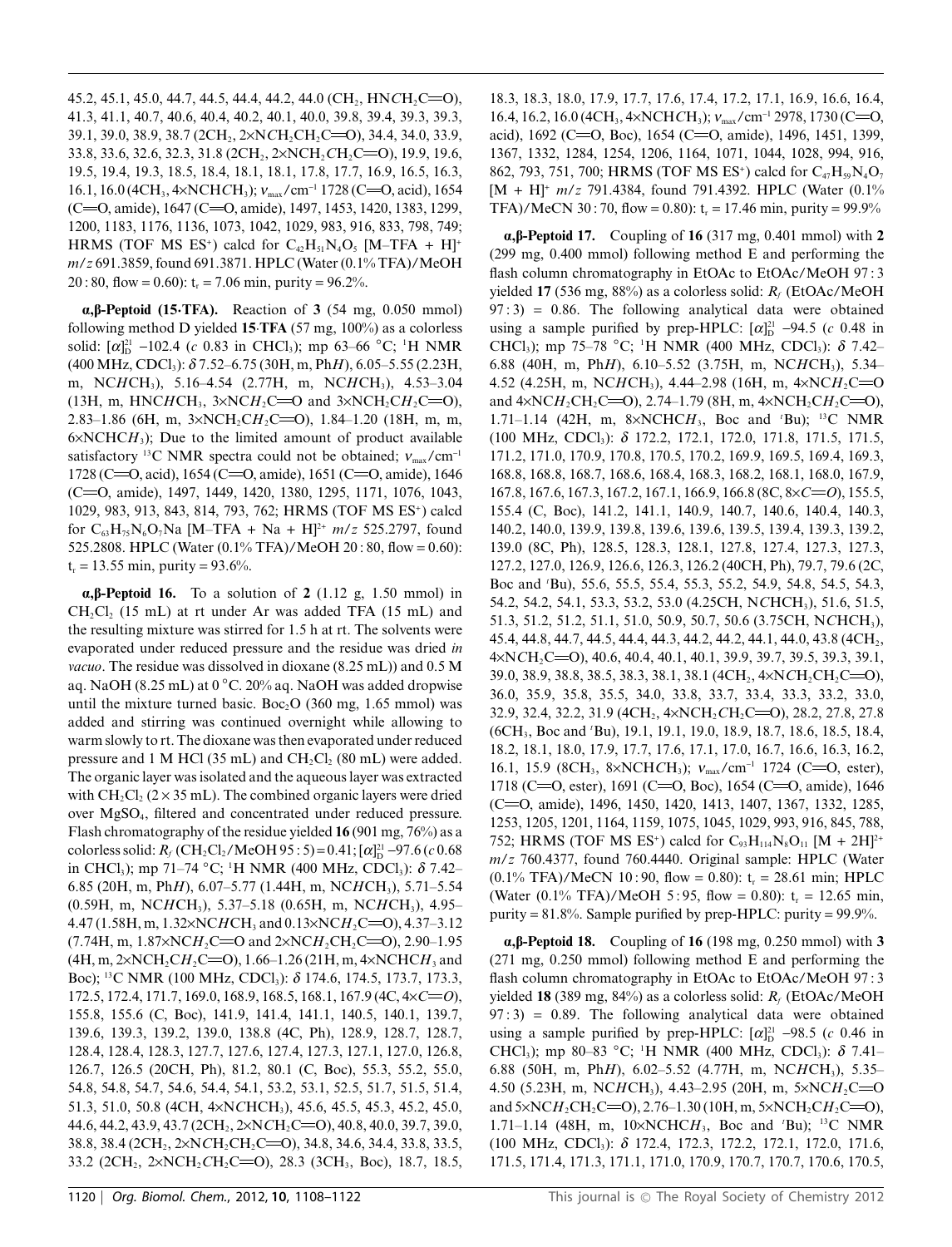170.3, 170.0, 169.5, 168.6, 168.5, 168.2, 168.1, 167.9, 167.8, 167.7, 167.5, 167.4, 167.3, 167.2, 167.1, 167.0, 166.9 (10C,  $10 \times C = 0$ ), 155.7, 155.6, 155.5 (C, Boc), 141.5, 141.3, 141.2, 141.1, 140.8, 140.6, 140.5, 140.5, 140.3, 140.2, 140.0, 139.7, 139.6, 139.4, 139.3, 139.1, 139.0 (10C, Ph), 128.6, 128.4, 127.9, 127.5, 127.5, 127.3, 127.0, 126.7, 126.7, 126.4, 126.3 (50CH, Ph), 79.9, 79.7, 79.6 (2C, Boc and 'Bu), 55.5, 55.3, 55.1, 55.0, 54.9, 54.7, 54.5, 54.4, 54.1, 53.9, 53.3, 53.2 (5.23CH, NCHCH<sub>3</sub>), 51.8, 51.6, 51.4, 51.3, 51.1, 51.0, 50.8, 50.7 (4.77CH, NCHCH<sub>3</sub>), 45.5, 45.2, 44.9, 44.8, 44.6, 44.5, 44.4, 44.2, 44.1, 43.9 (5CH<sub>2</sub>, 5×NCH<sub>2</sub>C=O), 40.8, 40.6, 40.1, 40.0, 39.9, 39.4, 39.2, 39.1, 39.0, 38.8, 38.5, 38.2 (5CH<sub>2</sub>,  $5 \times NCH_2CH_2C = 0$ , 36.2, 36.1, 35.6, 34.1, 33.9, 33.4, 33.3, 32.4, 32.3, 32.2 (5CH<sub>2</sub>, 5×NCH<sub>2</sub>CH<sub>2</sub>C=O), 28.3, 27.9, 27.9 (6CH<sub>3</sub>, Boc and 'Bu), 19.2, 19.1, 19.0, 18.9, 18.7, 18.6, 18.4, 18.3, 18.2, 18.1, 17.9, 17.8, 17.7, 17.5, 17.2, 17.1, 16.4, 16.3, 16.1, 16.0 (10CH<sub>3</sub>,  $10 \times NCHCH_3$ ;  $v_{\text{max}}/cm^{-1}$  1692 (C=O, Boc), 1653 (C=O, amide), 1647 (C=O, amide), 1496, 1451, 1412, 1367, 1285, 1251, 1204, 1162, 1099, 1073, 1045, 1032, 1029, 953, 912, 842, 809, 788, 746, 734; HRMS (TOF MS ES<sup>+</sup>) calcd for C<sub>114</sub>H<sub>139</sub>N<sub>10</sub>O<sub>13</sub> [M + 2H]<sup>2+</sup>  $m/z$  928.5295, found 928.5291. Original sample: HPLC (Water  $(0.1\% \text{ TFA})/\text{MeCN } 10:90$ , flow = 0.80): t<sub>r</sub> = 42.16 min; HPLC (Water  $(0.1\% \text{ TFA})/ \text{MeOH} 5:95$ , flow = 0.80): t<sub>r</sub> = 17.05 min, purity =  $85.6\%$ . Sample purified by prep-HPLC: purity =  $99.9\%$ .

 $\alpha$ ,  $\beta$ -Peptoid 19. Coupling of 16 (158 mg, 0.200 mmol) with 5 (139 mg, 0.201 mmol) following method E yielded  $19$  (277 mg, 95%) as a colorless solid:  $R_f$  (CH<sub>2</sub>Cl<sub>2</sub>/MeOH 95:5) = 0.43;  $[\alpha]_D^{22}$  -101.0 (c 0.74 in CHCl<sub>3</sub>); mp 68–71 °C; <sup>1</sup>H NMR  $(400 \text{ MHz}, \text{CDCl}_3)$ :  $\delta$  7.46–6.80 (40H, m, PhH), 6.06–4.50 (10H, m, NH<sub>2</sub> and 8×NCHCH<sub>3</sub>), 4.42–3.00 (16H, m, 4×NCH<sub>2</sub>C=O and  $4 \times NCH_2CH_2C=0$ , 2.75–1.85 (8H, m,  $4 \times NCH_2CH_2C=0$ ), 1.70–1.18 (33H, m, 8×NCHCH<sub>3</sub> and Boc); <sup>13</sup>C NMR (100 MHz, CDCl<sub>3</sub>):  $\delta$  172.4, 172.2, 171.7, 171.4, 171.2, 170.7, 168.7, 168.5, 168.1, 167.9, 167.7, 167.4, 167.0 (8C, 8×C=O), 155.6 (C, Boc), 141.0, 140.9, 140.7, 140.7, 140.5, 140.3, 140.1, 140.0, 139.7, 139.5, 139.4, 139.1, 139.0 (8C, Ph), 128.6, 128.5, 128.4, 128.4, 128.2, 127.6, 127.4, 127.1, 127.0, 126.9, 126.7, 126.6, 126.4 (40CH, Ph), 79.9, 79.8, 79.7 (C, Boc), 55.6, 55.5, 55.4, 55.2, 55.1, 55.0, 54.9, 54.8, 54.7, 54.5, 54.4, 54.3, 54.1, 53.9 (4.32CH, NCHCH<sub>3</sub>), 52.0, 51.9, 51.8, 51.6, 51.5, 51.4, 51.3, 51.2, 51.2, 51.0, 50.8 (3.68CH, NCHCH<sub>3</sub>), 45.6, 45.5, 45.4, 45.3, 45.3, 45.1, 44.9, 44.9, 44.6, 44.5, 44.4, 44.3, 44.2, 44.1, 44.0, 43.8 (4CH<sub>2</sub>, 4×NCH<sub>2</sub>C=O), 41.2, 41.0, 40.9, 40.7, 40.6, 40.6, 40.4, 40.1, 39.9, 39.9, 39.4, 39.2, 39.1, 39.0, 39.0, 38.9, 38.8, 38.7 (4CH<sub>2</sub>, 4×NCH<sub>2</sub>CH<sub>2</sub>C=O), 34.0, 33.8, 33.8, 33.6, 33.5, 33.3, 32.2, 32.1, 31.9, 31.8 (4CH<sub>2</sub>, 4×NCH<sub>2</sub>CH<sub>2</sub>C=O), 28.3 (3CH<sub>3</sub>, Boc), 18.3, 18.2, 18.1, 18.0, 17.9, 17.7, 17.3, 17.1, 17.0, 16.9, 16.8, 16.7, 16.5, 16.2, 16.1, 16.0 (8CH<sub>3</sub>, 8×NCHCH<sub>3</sub>);  $v_{\text{max}}/\text{cm}^{-1}$  2977, 1686, 1651 (C=O, amide), 1644 (C=O, amide), 1496, 1450, 1418, 1412, 1404, 1366, 1331, 1290, 1253, 1204, 1166, 1072, 1050, 1044, 1028, 992, 786, 750; HRMS (TOF MS ES<sup>+</sup>) calcd for  $C_{89}H_{107}N_9O_{10}Na_2 [M + 2Na]^{2+} m/z 753.8968$ , found 753.8970. HPLC (Water (0.1% TFA)/MeOH 10:90, flow = 0.75):  $t_r = 14.89$ min, purity =  $93.1\%$ .

 $\alpha$ ,  $\beta$ -Peptoid 20. Coupling of 16 (95 mg, 0.120 mmol) with  $6$  (123 mg, 0.120 mmol) following method E yielded  $20$  (199 mg, 92%) as a colorless solid:  $R_f$  (CH<sub>2</sub>Cl<sub>2</sub>/MeOH 95:5) = 0.25;  $\lbrack \alpha \rbrack_{D}^{22}$  -104.5 (c 0.71 in CHCl<sub>3</sub>); mp 74–76 °C; <sup>1</sup>H NMR (400 MHz, CDCl<sub>3</sub>):  $\delta$  6.08–5.48 and 5.38–4.50 (12H, m, NH<sub>2</sub> and  $10 \times NCHCH_3$ ), 4.46-2.96 (20H, m,  $5 \times NCH_2C = 0$  and  $5 \times NCH_2CH_2C=O$ , 2.78-1.78 (10H, m,  $5 \times NCH_2CH_2C=O$ ), 1.72–1.12 (39H, m,  $10 \times \text{NCHCH}_3$  and Boc); <sup>13</sup>C NMR (100 MHz, CDCl<sub>3</sub>:  $\delta$  172.3, 172.1, 172.0, 171.7, 171.4, 171.3, 171.1, 171.0, 170.7, 170.6, 170.4, 170.3, 170.2, 170.0, 169.2, 169.0, 168.9, 168.7, 168.7, 168.5, 168.5, 168.3, 168.2, 168.1, 167.9, 167.9, 167.8, 167.7, 167.4, 167.3, 167.2, 167.0 (10C,  $10 \times C = 0$ ), 155.6, 155.6, 155.5 (C, Boc), 141.3, 141.0, 140.9, 140.9, 140.8, 140.7, 140.6, 140.5, 140.4, 140.4, 140.2, 140.1, 139.9, 139.8, 139.7, 139.6, 139.4, 139.3, 139.1, 139.0 (10C, Ph), 128.6, 128.4, 128.2, 128.2, 127.6, 127.4, 127.3, 126.8, 126.7, 126.6, 126.4 (50CH, Ph), 79.9, 79.8, 79.7, 79.7, 79.6 (C, Boc), 55.5, 55.4, 55.3, 55.1, 55.0, 55.0, 54.9, 54.7, 54.6, 54.6, 54.3, 54.2, 54.0 (5.30CH, NCHCH<sub>3</sub>), 53.5, 53.1, 51.9, 51.8, 51.4, 51.3, 51.1, 51.0, 50.9, 50.8 (4.70CH, NCHCH<sub>3</sub>), 45.5, 45.3, 45.2, 44.9, 44.8, 44.5, 44.4, 44.3, 44.3, 44.1, 43.9, 43.8, 43.7  $(5CH_2, 5\times NCH_2C=0), 41.1, 41.0, 40.9, 40.8, 40.7, 40.6, 40.5,$ 40.4, 40.0, 39.3, 39.3, 39.2, 39.0, 38.9, 38.8, 38.7, 38.6 (5CH<sub>2</sub>,  $5 \times NCH_2CH_2C = 0$ , 34.0, 33.9, 33.8, 33.8, 33.7, 33.5, 33.4, 33.3, 33.2, 33.1, 32.4, 32.2, 32.2, 31.9, 31.8 (5CH<sub>2</sub>, 5×NCH<sub>2</sub>CH<sub>2</sub>C=O), 28.3 (3CH<sub>3</sub>, Boc), 19.1, 19.0, 18.9, 18.8, 18.6, 18.5, 18.4, 18.3, 18.2, 18.1, 18.1, 18.0, 17.9, 17.8, 17.7, 17.4, 17.1, 17.0, 16.9, 16.7, 16.7, 16.5, 16.3, 16.3, 16.2, 16.1 (10CH<sub>3</sub>, 10×NCHCH<sub>3</sub>);  $v_{\text{max}}/\text{cm}^{-1}$ 2977, 1685, 1647 (C=O, amide), 1642 (C=O, amide), 1638 (C=O, amide), 1495, 1449, 1421, 1405, 1364, 1288, 1207, 1182, 1167, 1071, 1056, 1045, 1028, 997, 784, 746; HRMS (TOF MS ES<sup>+</sup>) calcd for  $C_{110}H_{131}N_{11}O_{12}Na_2$  [M + 2Na]<sup>2+</sup>  $m/z$  921.9887, found 921.9893. HPLC (Water  $(0.1\% \text{ TFA})/$  MeOH  $10:90$ , flow = 0.75):  $t_r = 25.03$ min, purity =  $93.7\%$ .

#### **Acknowledgements**

We acknowledge the beam time awarded from the Diamond Light Source, UK for the circular dichroism beamline B23. We gratefully thank the Carlsberg Foundation for a grant to T.H. and Aurélie Job and Bertrand Légeret (Clermont-Université, Laboratoire SEESIB) for HPLC and mass spectrometry analysis.

#### **References**

- 1 R. J. Simon, R. S. Kania, R. N. Zuckermann, V. D. Huebner, D. A. Jewell, S. Banville, S. Ng, L. Wang, S. Rosenberg, D. C. Spellmeyer, R. Tan, A. D. Frankel, D. V. Santi, F. E. Cohen and P. A. Bartlett, Proc. Natl. Acad. Sci. U. S. A., 1992, 89, 9367-9371.
- 2 (a) A. S. Culf and R. J. Ouellette, Molecules, 2010, 15, 5282-5335; (b) R. N. Zuckermann, J. M. Kerr, S. B. H. Kent and W. H. Moos, J. Am. Chem. Soc., 1992, 114, 10646-10647.
- 3 For reviews, see: (a) J. A. Patch, K. Kirshenbaum, S. L. Seurynck, R. N. Zuckermann, and A. E. Barron, Versatile Oligo (N-Substituted) Glycines: The Many Roles of Peptoids in Drug Discovery, Wiley-VCH, Weinheim, Germany, 2004, pp. 1-31; (b) B. Yoo and K. Kirshenbaum, Curr. Opin. Chem. Biol., 2008, 12, 714-721; (c) R. N. Zuckermann and T. Kodadek, Curr. Opin. Mol. Ther., 2009, 11, 299-307; (d) S. A. Fowler and H. E. Blackwell, Org. Biomol. Chem., 2009, 7, 1508-1524.
- 4 (a) S. M. Miller, R. J. Simon, S. Ng, R. N. Zuckermann, J. M. Kerr and W. H. Moos, Bioorg. Med. Chem. Lett., 1994, 4, 2657-2662; (b) J. K. Bang, Y. H. Nan, E. K. Lee and S. Y. Shin, Bull. Korean Chem. Soc., 2010, 31, 2509-2513.
- 5 (a) K. Kirshenbaum, A. E. Barron, R. A. Goldsmith, P. Armand, E. K. Bradley, K. T. V. Truong, K. A. Dill, F. E. Cohen and R. N. Zuckerman, Proc. Natl. Acad. Sci. U. S. A., 1998, 95, 4303-4308; (b) P. Armand, K. Kirshenbaum, R. A. Goldsmith, S. Farr-Jones, A. E. Barron, K. T. V. Truong, K. A. Dill, D. F. Mierke, F. E. Cohen, R. N. Zuckermann and E. K. Bradley, Proc. Natl. Acad. Sci. U. S. A., 1998, 95, 4309-4314; (c) C. W. Wu, T. J. Sanborn, R. N. Zuckermann and A. E. Barron, J. Am. Chem. Soc., 2001, 123, 2958-2963; (d) C. W. Wu, T. J. Sanborn, K. Huang, R. N. Zuckermann and A. E. Barron, J. Am. Chem. Soc., 2001,